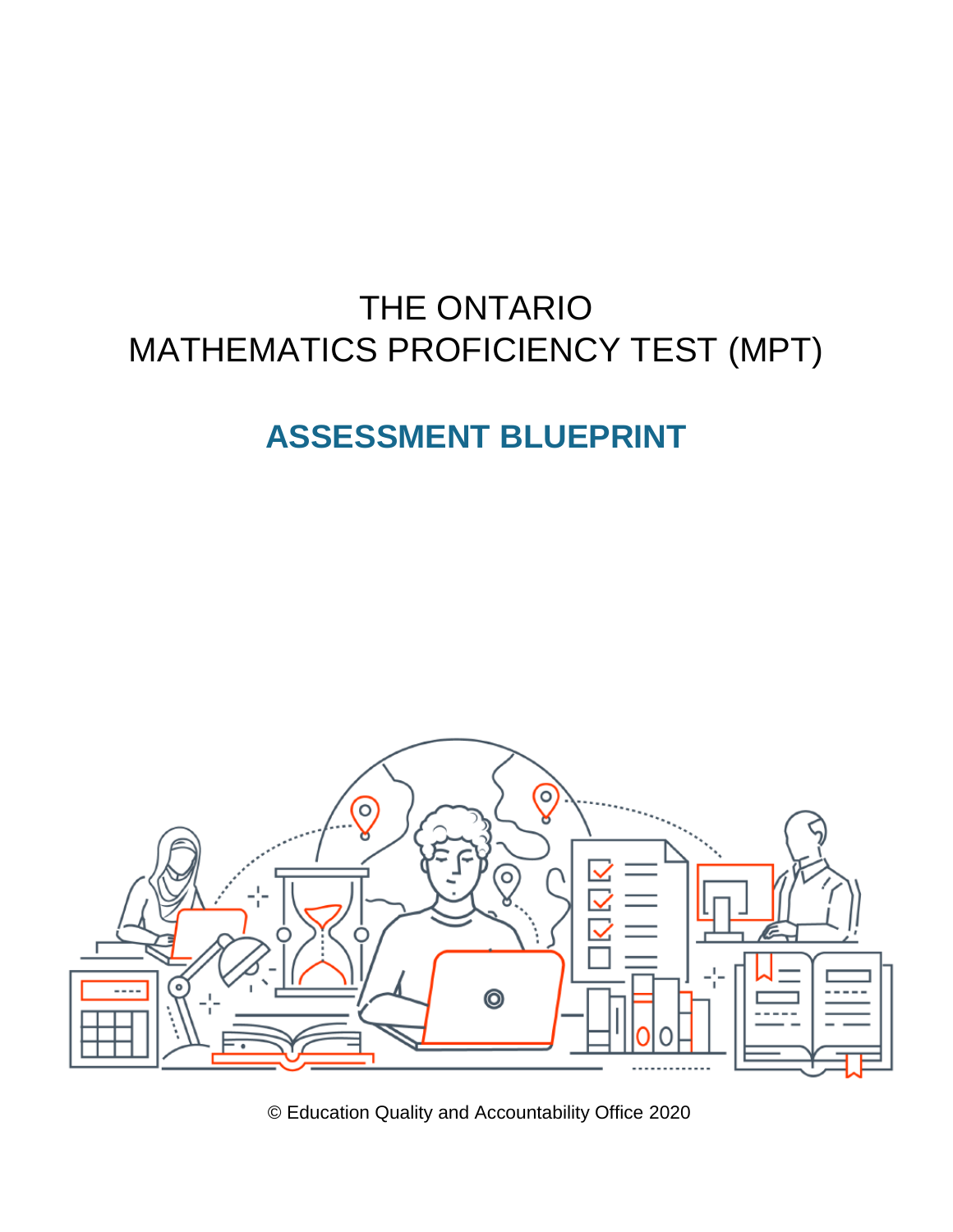# **Contents**

| Distribution of Mathematics Content Dimensions within the Categories of |  |
|-------------------------------------------------------------------------|--|
|                                                                         |  |
|                                                                         |  |
|                                                                         |  |
|                                                                         |  |
|                                                                         |  |
|                                                                         |  |
|                                                                         |  |
|                                                                         |  |
|                                                                         |  |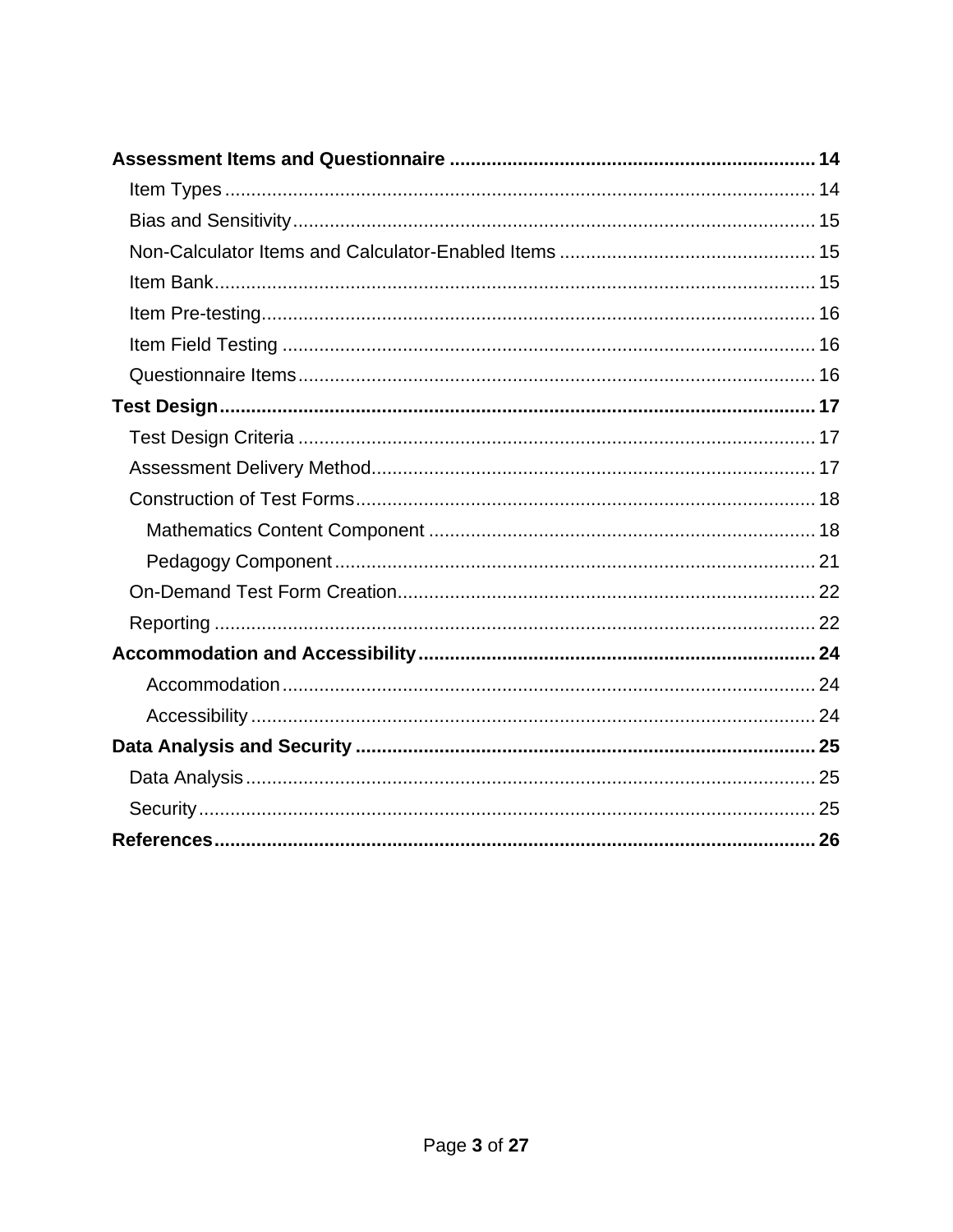# <span id="page-3-0"></span>**Overview**

## <span id="page-3-1"></span>Demonstrating Mathematics Proficiency

The Ontario government requires all teacher applicants to demonstrate their mathematics proficiency through the successful completion of a mathematics proficiency test. Accordingly, the Ontario Legislature has enacted, as part of the *Safe and Supportive Classrooms Act*, 2019, amendments to the *Ontario College of Teachers Act* (OCTA), 1996, that all Ontario applicants (individuals who are enrolled in, or have completed, a program of professional education in Ontario) and Internationally Educated Teacher applicants must successfully complete the **Mathematics Proficiency Test (MPT)** prior to qualification. See *O. Reg. 271/19: Proficiency in Mathematics* for information on teacher applicant exemptions.<sup>1</sup>

The principal purpose of the MPT, according to the Ontario Deputy Minister of Education, is to "enhance teacher confidence and sense of efficacy in teaching mathematics, which will ensure that students are better prepared for success in all aspects of their lives".

Subsequently, the Ontario Ministry of Education (OMOE) has mandated the Education Quality and Accountability Office (EQAO) to take responsibility for the development and reporting of the MPT and has issued regulations concerning aspects of the form, content, and operations of the test, details of which are set out in this Blueprint.

## <span id="page-3-2"></span>Underpinning Principles

The philosophy of assessment at the Ontario Ministry of Education and at EQAO has always been that the primary purpose of assessment is to support learning. This philosophy underpins the development and operation of the MPT.

The MPT is not intended to discourage new teachers from entering the profession nor is it intended to add difficulties to teacher education either for teacher applicants or Ontario Faculties of Education (OFOE). It is rather, as the Ministry of Education has mentioned, a means to "enhance teacher confidence" and to support teachers in a subject area where their confidence may be low. Accordingly, the MPT is largely based on the principles of Assessment for Learning.

The MPT combines the diagnostic assessment of teacher applicants' strengths and weaknesses in mathematics content and pedagogy with feedback and opportunities for remediation in those areas shown to be needed. Teacher applicants can reattempt the test to build confidence and confirm their proficiency in mathematics.

<sup>1</sup> *O. Reg 271/19: Proficiency in Mathematics* under *Ontario College of Teachers Act, 1996, [S.O. 1996, c.](https://www.ontario.ca/laws/statute/96o12)  [12.](https://www.ontario.ca/laws/statute/96o12)* Retrieved from https://www.ontario.ca/laws/regulation/190271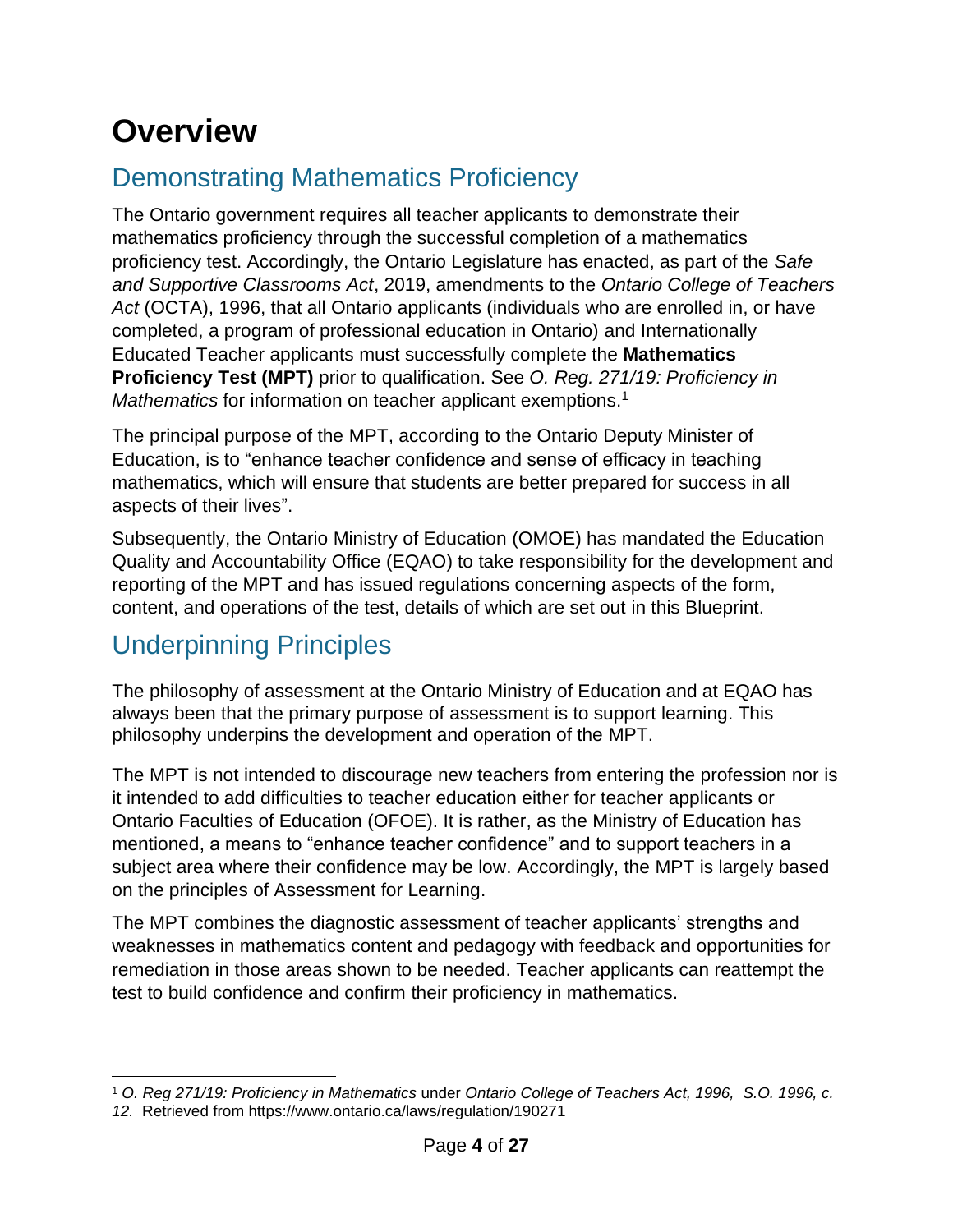## <span id="page-4-0"></span>Components of the Mathematics Proficiency Test

The regulations of structuring the MPT call for the test to be composed of two components:

- **A mathematics content component** (70% of the test) based on mathematics content from the Ontario Curriculum Mathematics documents (Grades 3 to 9), and
- **A pedagogy component** (30% of the test) based on foundational understanding of the mathematics curriculum, assessment and evaluation practices, as well as learning for all students, centred on Ministry policy documents:
	- ✓ *Growing Success: Assessment, Evaluation, and Reporting in Ontario Schools - First Edition, Covering Grades 1 to 12, 2010 (Growing Success)*,
	- ✓ *Learning for All: A Guide to Effective Assessment and Instruction for All Students, Kindergarten to Grade 12*, 2013 (*Learning for All*), and the
	- $\checkmark$  Front matter of the Ontario Curriculum Mathematics documents.<sup>2</sup> This refers to the pages of each curriculum document that precede the curriculum expectations for the specified grades (Front Matter).

## <span id="page-4-1"></span>Big Ideas in Mathematics

The MPT is not intended to assess all the mathematics skills and knowledge from Grades 3 through 9. The assessment items that comprise the mathematics content component of the MPT are based on core understandings, otherwise known as big ideas, surrounding important content dimensions in mathematics. Big ideas in mathematics involve the interconnectedness of concepts "that form a framework for learning mathematics in a coherent way" (Ontario Ministry of Education, 2005a, p.4).

The MPT is developed on the principle that it is critical for teachers to have a good grasp of how mathematical concepts are interconnected through overarching big ideas. "Teachers need to understand the big ideas of mathematics and be able to represent mathematics as a coherent and connected enterprise" (Martin & Herrera, 2010, p.16).

The blueprint for the MPT involves overarching big ideas based on the following important mathematics content dimensions, as reflected in the Ontario curriculum:

- ✓ Number Sense,
- $\checkmark$  Relationships and Proportional Reasoning, and
- $\checkmark$  Measurement.

Assessment items are embedded in contexts that reflect big ideas of the above three mathematics content dimensions so that teacher applicants can demonstrate proficiency in key principles of mathematics knowledge and apply mathematical reasoning (Ontario Ministry of Education, 2005b).

<sup>2</sup> Ontario Ministry of Education. (2005a). *The Ontario Curriculum, Grades 1-8: Mathematics;* Ontario Ministry of Education. (2005b). *The Ontario Curriculum, Grades 9-10: Mathematics.*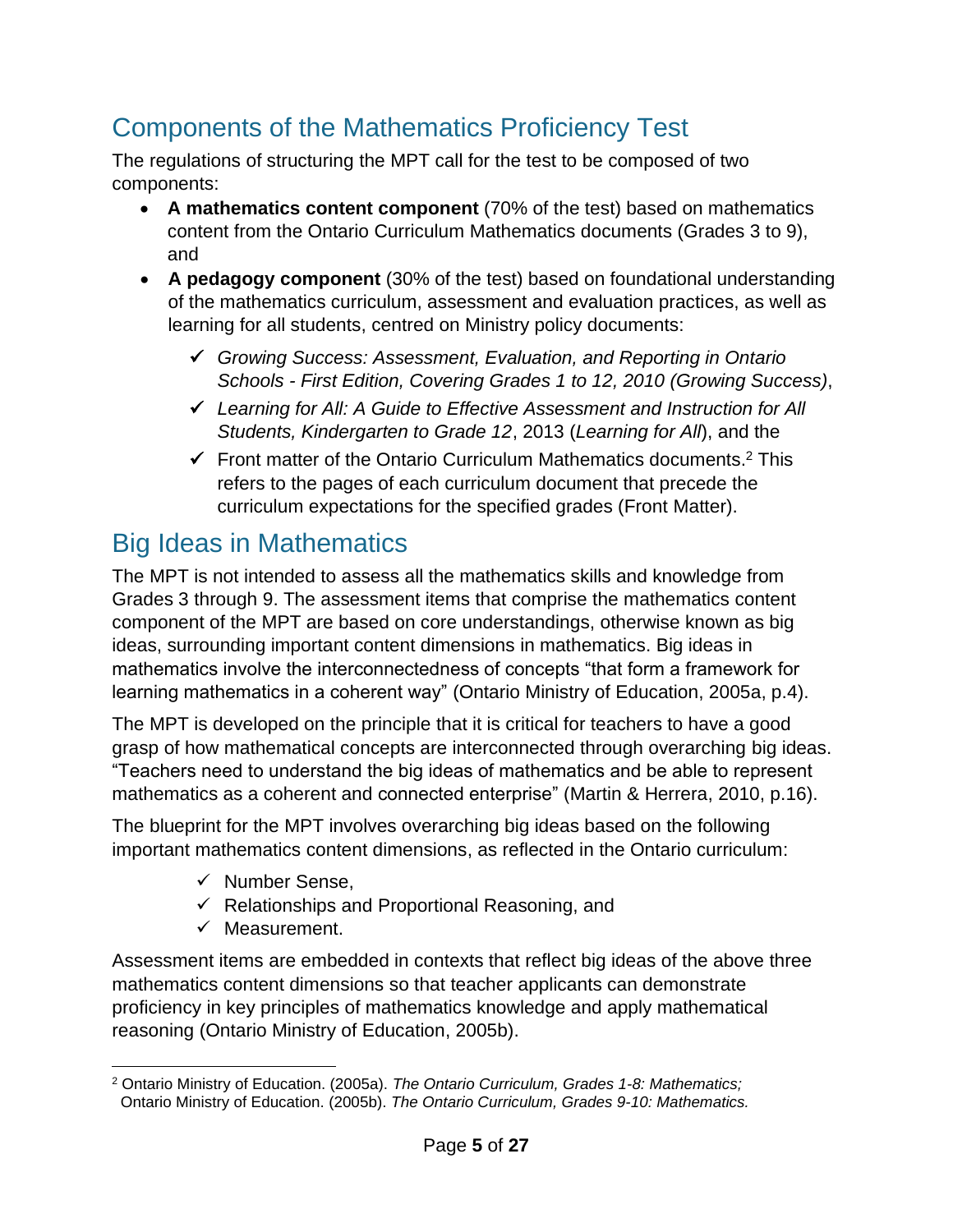## <span id="page-5-0"></span>Assessment Model

Teacher applicants attempt the MPT in a proctored environment, using a computerbased testing (CBT) delivery method. They can select a test session (from a test window) on the platform according to their choice, based on timing, location, available test sessions, and required accommodation. (Note: *Test sessions* are time periods that are pre-set by test administrators for teacher applicants to attempt the MPT. *Test windows* are time periods pre-set by EQAO for test administrators to hold test sessions. EQAO has planned to have 4 one-month test windows every year: winter, spring, summer, and fall.)

The MPT is automatically machine-scored and generates diagnostic feedback on the performance to the teacher applicants within 10 business days of completion of the test.<sup>3</sup> The feedback provides teacher applicants with their overall performance on both the mathematics content and pedagogy components of the test, and whether they were successful in each component. Additionally, teacher applicants receive feedback on the mathematics content dimensions and the associated categories of knowledge and skills, to support in identifying areas of the assessment where they hold a strong understanding and areas of the assessment where they need to remediate.

Upon completion of the assessment and receiving feedback, teacher applicants have the opportunity to upgrade their skills. They can reattempt the MPT as many times as they like, or as needed, based on test session availability.

### <span id="page-5-1"></span>Number of Items

The MPT has **75 items**. Each unique test (test form) contains 71 items that count towards the teacher applicant's score. These are 50 mathematics content items (70% of the test) and 21 pedagogy items (30% of the test).

The first 5 mathematics content items will cover the Knowledge and Understanding of Number Sense. Teacher applicants are required to solve these items without the use of a calculator. The remaining 45 mathematics content items can be answered with the use (if desired) of a built-in calculator on the platform. The mathematics content and pedagogy items are drawn from a test bank of psychometrically validated assessment items.

In every test administration, 4 field test items (that do not count towards the teacher applicant's score) are included. These are 1 non-calculator item, 2 calculator-enabled items, and 1 pedagogy item.

### <span id="page-5-2"></span>Time Period

The MPT is scheduled for 3-hour test windows.<sup>4</sup> Some items may take a few seconds to answer, while more complex items may take longer.

<sup>&</sup>lt;sup>3</sup> Results are immediately made available for EQAO to review and validate prior to the report being automatically emailed from the system to the respective candidate.

<sup>4</sup> Additional accommodation can be provided if required. See Accommodation and Accessibility section.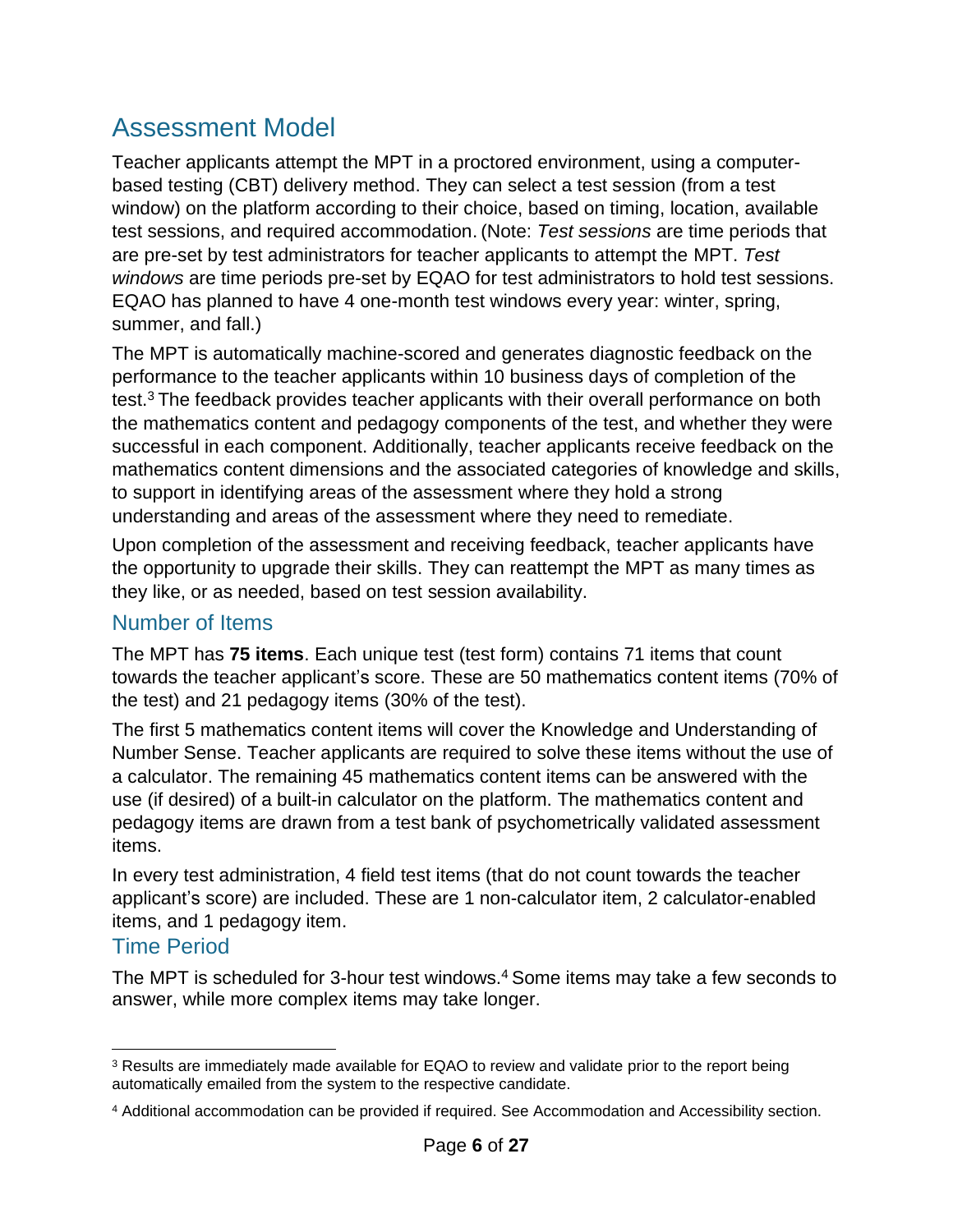# <span id="page-6-0"></span>**Framework for Mathematics Content**

## <span id="page-6-1"></span>Content Dimensions for Mathematics

The mathematics content component of the MPT is designed to assess the understanding of big ideas based on the three mathematics content dimensions that encompass a wide range of learning expectations from Grade 3 to Grade 9 within the Ontario Mathematics Curriculum. The mathematics content dimensions are Number Sense, Relationships and Proportional Reasoning, and Measurement.

The content of the assessment items is embedded in contexts that reflect big ideas in mathematics. This enables teacher applicants to demonstrate their understanding of key fundamental principles in mathematics and the application of mathematical reasoning (OMOE, 2005b, p.23).

## <span id="page-6-2"></span>**Subcategories**

The subcategories of the mathematics content dimensions are interrelated and represent fundamental mathematics concepts. The assessment items in the MPT cover all the subcategories to ensure that a balance of concepts is assessed. The blueprint for the mathematics content component of the MPT includes the following subcategories:

### <span id="page-6-3"></span>Number Sense

- Operating with whole numbers, integers, decimals, and fractions: addition, subtraction, multiplication, division, and square root
- Expressing whole numbers using place value and expanded form
- Working with exponents
- Evaluating numeric expressions involving order of operations

### <span id="page-6-4"></span>Relationships and Proportional Reasoning

- Ordering and comparing whole numbers, integers, decimals and fractions
- Using relationships among fractions, decimals, and percent
- Working with percent
- Working with ratios, proportions, rates, and unit rates
- Solving problems involving proportional thinking
- Solving problems involving probability
- Recognizing linear vs non-linear relationships
- Representing linear relations: graphically, numerically, and algebraically
- Solving first-degree equations
- Solving linear systems graphically
- Solving mean, median, and mode

### <span id="page-6-5"></span>Measurement (formulas provided)

- Applying Pythagorean theorem
- Solving problems involving conversions of metric units (perimeter, area, and volume).
- Solving problems involving perimeter of regular and irregular shapes and circles
- Solving problems involving area of regular and irregular shapes and circles
- Solving problems involving surface area of prisms and cylinders
- Solving problems involving volume of prisms and cylinders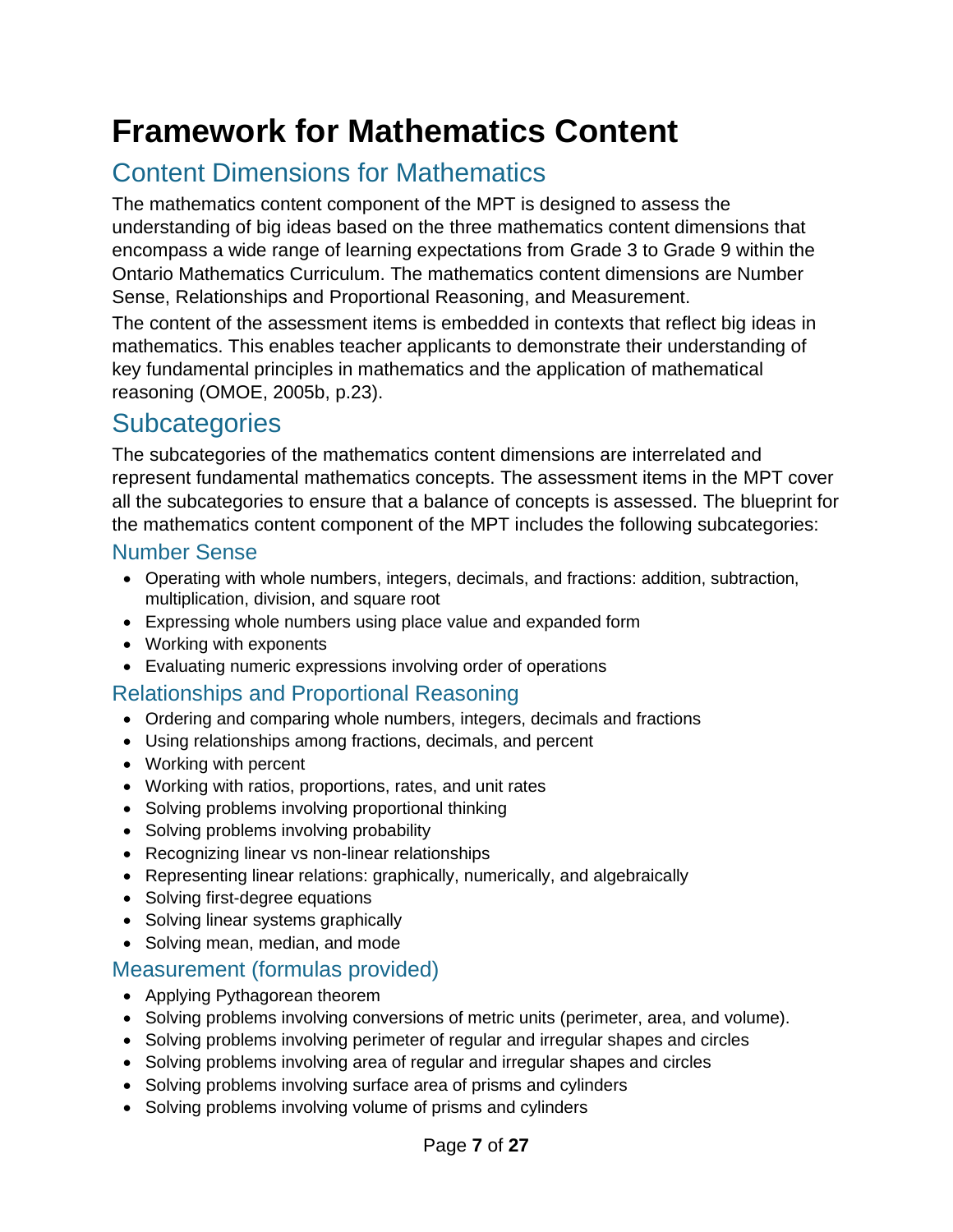## <span id="page-7-0"></span>Categories of Knowledge and Skills

The mathematics content assessment items are categorized under one of the three categories of knowledge and skills:

• **Knowledge and Understanding**: Assesses the basic knowledge and understanding of mathematics concepts.

For example, demonstrating an understanding of the tenths place value in decimal numbers.

• **Application**: Assesses the use of knowledge and understanding to make connections within and between various contexts (OMOE, 2005a).

For example, applying the relationship between area and perimeter to solve for the area of a shape.

• **Thinking**: Assesses critical thinking processes.

For example, the use of critical thinking to find the surface area of two attached cubes.

A higher proportion of assessment items are mapped to the Application category of knowledge and skills because the MPT is a minimum-competency mathematics assessment and teacher applicants need to demonstrate that they can apply their knowledge and understanding of mathematics concepts to various contexts, using a variety of tools and strategies to solve problems.

## <span id="page-7-1"></span>Financial Literacy

Through mathematics concepts, financial literacy engages major themes such as personal finances, budgeting, consumer literacy, and economic contexts (OMOE, 2016a; OMOE, 2016b). At least **12 mathematics content items** (24%+) of the mathematics content component of the MPT have a financial literacy context. These items cover content from any of the mathematics content dimensions and any of the categories of knowledge and skills.

Money amounts and financial literacy are embedded in specific mathematical learning expectations seen throughout The Ontario Mathematics Curricula. We can see this starting in Grade 3 Number Sense and Numeration, where students are expected to "represent (using the \$ symbol) the value of a collection of coins" (OMOE, 2005a, p.55), and all the way to Grade 9.

Financial literacy is not only important when it comes to the Ontario Curriculum expectations but is embedded in the daily lives of people. The MPT covers financial literacy in day-to-day contexts, such as earning and purchasing, saving, investing and borrowing, and scenarios related to transportation and travel.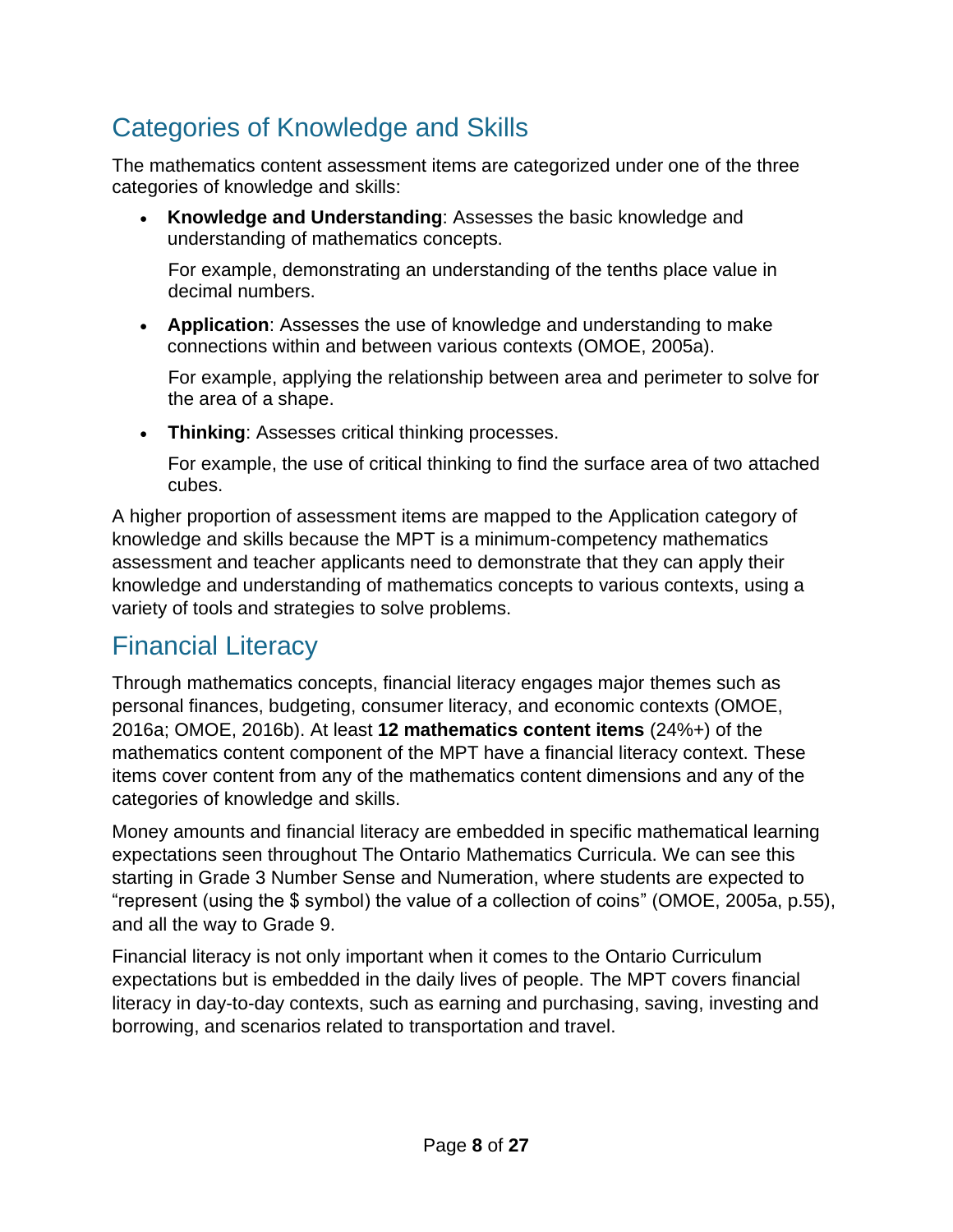## <span id="page-8-0"></span>Distribution of Assessment Items

This section describes the distribution of the mathematics content dimensions and categories of knowledge and skills that make up the mathematics content component **(70% of the** MPT**)** of test forms.

### <span id="page-8-1"></span>Distribution of Mathematics Content Dimensions

The MPT is designed to assess the Knowledge and Understanding, Application, and Thinking strategies of big ideas in mathematics based on the following mathematics content dimensions: Number Sense, Relationships and Proportional Reasoning, and Measurement.

*The Ontario Curriculum, Grades 1-8: Mathematics* states, under the Number Sense and Numeration strand, that "a well-developed understanding of number includes a grasp of more-or-less relationships, part-whole relationships, measures in the environment, and much more" (OMOE, 2005, p.8). The document also states that representing number sense in various contexts can help students to construct an understanding of numbers.

Measurement units are often used within a proportional reasoning context (when examining rates and ratios), also involving Knowledge and Understanding of Number Sense.

All the mathematics content dimensions are connected. However, a larger overlap of Number Sense and Measurement is shown within relationships and proportional reasoning.

The following table shows the distribution of the mathematics content dimensions on the MPT.

<span id="page-8-2"></span>

| <b>MATHEMATICS CONTENT DIMENSIONS</b>    | <b>DISTRIBUTION</b> |
|------------------------------------------|---------------------|
| <b>Number Sense</b>                      | 32%                 |
| Relationships and Proportional Reasoning | 54%                 |
| Measurement                              | 14%                 |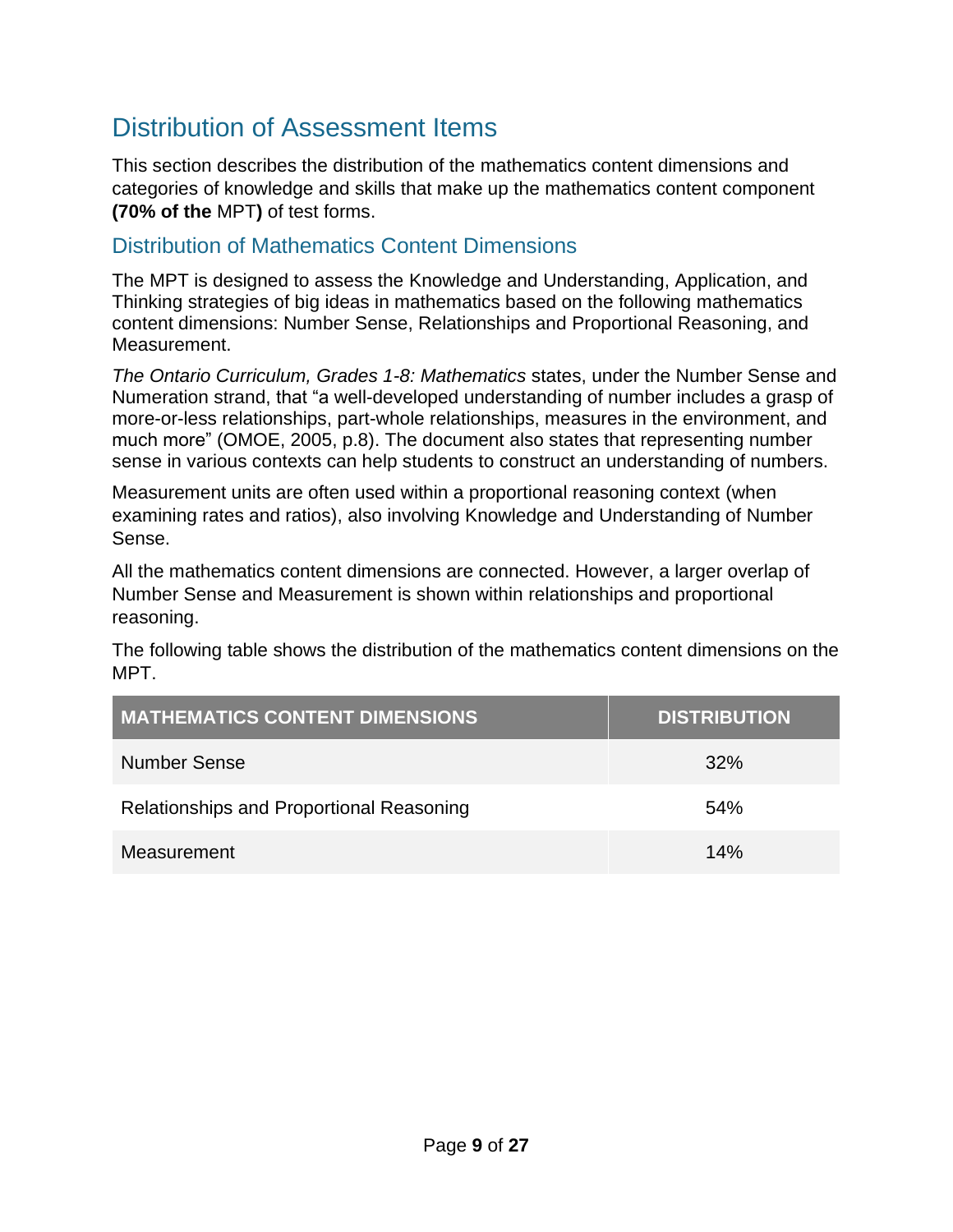### Distribution of the Categories of Knowledge and Skills

As mentioned previously, the highest proportion of assessment items is mapped to the Application category of knowledge and skills. Since the MPT is a minimum-competency mathematics assessment, teacher applicants need to demonstrate that they can apply their understanding of mathematics concepts to various contexts.

As with the distribution of mathematics content dimensions, there is an overlap between the categories of knowledge and skills. A variety of items involve Knowledge and Understanding, Application, and Thinking.

Knowledge and Understanding is demonstrated within Application items and within Thinking items. Teacher applicants need Knowledge and Understanding in order to apply mathematics to a context as well as to plan, process, and critically think about how they will solve a problem. Items mapped to the skill of Thinking are more complex than those mapped to Knowledge and Understanding or Application. The cognitive load on the teacher applicant is greater for Thinking items. The MPT has a larger proportion of items mapped to Knowledge and Understanding and Application than to Thinking.

The following table shows the distribution of categories of knowledge and skills on the MPT.

| <b>CATEGORIES OF KNOWLEDGE AND SKILLS</b> | <b>DISTRIBUTION</b> |
|-------------------------------------------|---------------------|
| Knowledge and Understanding               | 40%                 |
| Application                               | 50%                 |
| Thinking                                  | 10%                 |

### <span id="page-9-0"></span>Distribution of Mathematics Content Dimensions within the Categories of Knowledge and Skills

The mathematics content component of MPT consists of a total of 50 assessment items.

*The Ontario Curriculum, Grades 1 to 8: Mathematics* states that the Number Sense and Numeration strand refers to a general understanding of number and operations as well as to the ability to apply this understanding in flexible ways (OMOE, 2005a). Therefore, Number Sense is assessed through items mapped to Knowledge and Understanding and Application.

Relationships and Proportional Reasoning is assessed across all categories of knowledge and skills with an emphasis towards Knowledge and Understanding and Application mapped items, but still embedded among a variety of Thinking items.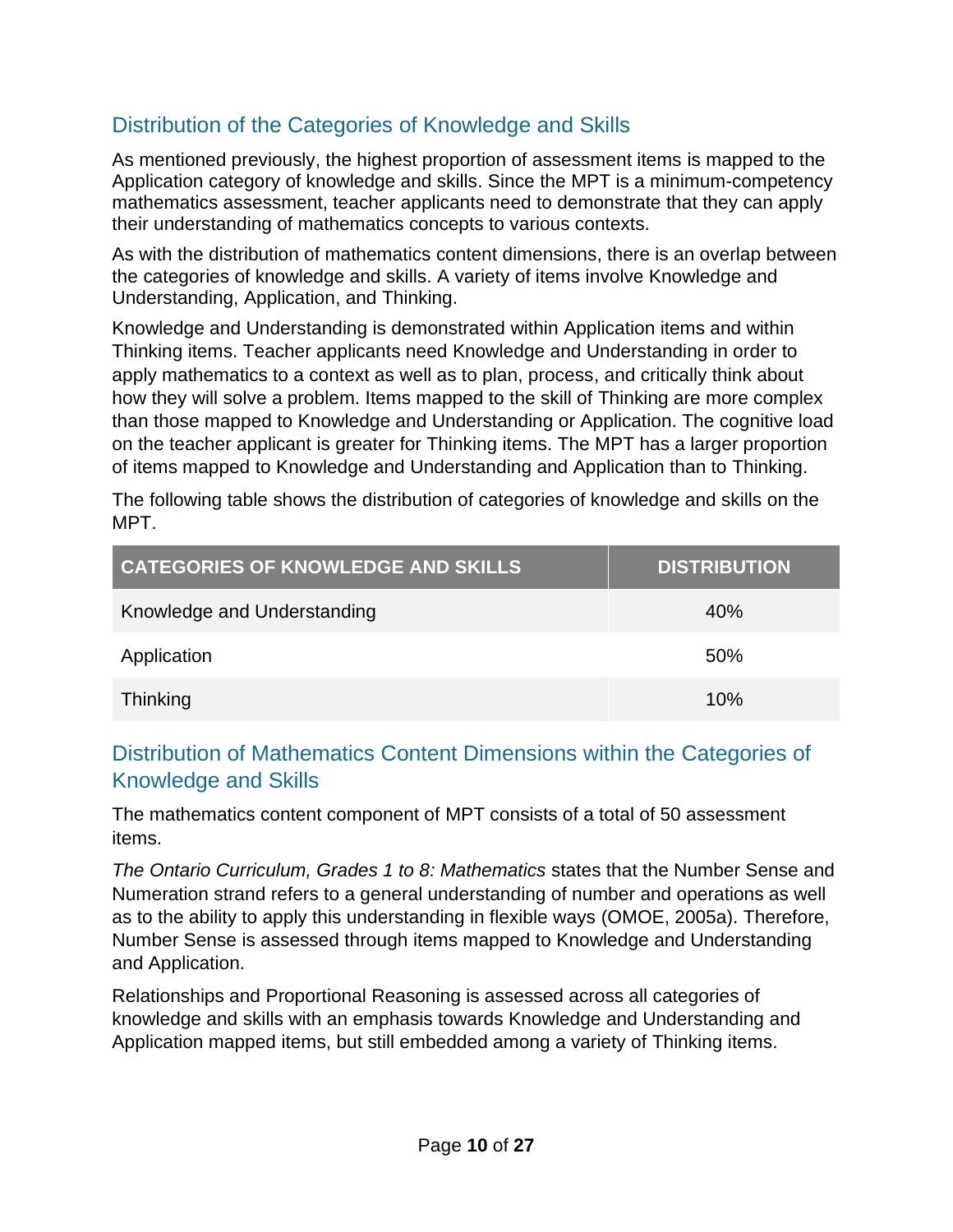Measurement is directly applicable to real world, contextualized problem solving associated with telling time, finding length, perimeter, area, etc. (OMOE, 2005a). Thus, Measurement knowledge and skills are assessed through Application and Thinking items.

The following table shows the distribution of mathematics content assessment dimensions within the categories of knowledge and skills on the MPT.

| <b>MATHEMATICS CONTENT DIMENSIONS</b>              | <b>KNOWLEDGE AND</b><br><b>UNDERSTANDING</b> | <b>APPLICATION</b> | <b>THINKING</b> |
|----------------------------------------------------|----------------------------------------------|--------------------|-----------------|
| <b>Number Sense</b>                                | 20%                                          | 12%                | $0\%$           |
| <b>Relationships and Proportional</b><br>Reasoning | <b>20%</b>                                   | 28%                | 6%              |
| Measurement                                        | 0%                                           | 10%                | 4%              |

### <span id="page-10-0"></span>Distribution of Mathematics Content Assessment Items

The table below shows how the types of assessment items are distributed among the mathematics content dimensions and categories of knowledge and skills, ultimately showing the number of assessment items in the mathematics content component of the MPT: 16 number sense items, 27 relationships and proportional reasoning items, and 7 measurement items.

From the table, it is also evident that a greater proportion of number sense items require Knowledge and Understanding, whereas a greater percentage of relationships and proportional reasoning and measurement items require an application component, showing a framework that has been further described in the following sections of the Blueprint.

The following table shows the distribution of mathematics content items on the MPT.

| <b>MATHEMATICS CONTENT DIMENSIONS</b>              | <b>KNOWLEDGE AND</b><br><b>UNDERSTANDING</b> | <b>APPLICATION</b> | <b>THINKING</b> |
|----------------------------------------------------|----------------------------------------------|--------------------|-----------------|
| <b>Number Sense</b>                                | 10 Items                                     | 6 Items            | 0 Items         |
| <b>Relationships and Proportional</b><br>Reasoning | 10 Items                                     | 14 Items           | 3 Items         |
| Measurement                                        | 0 Items                                      | 5 Items            | 2 Items         |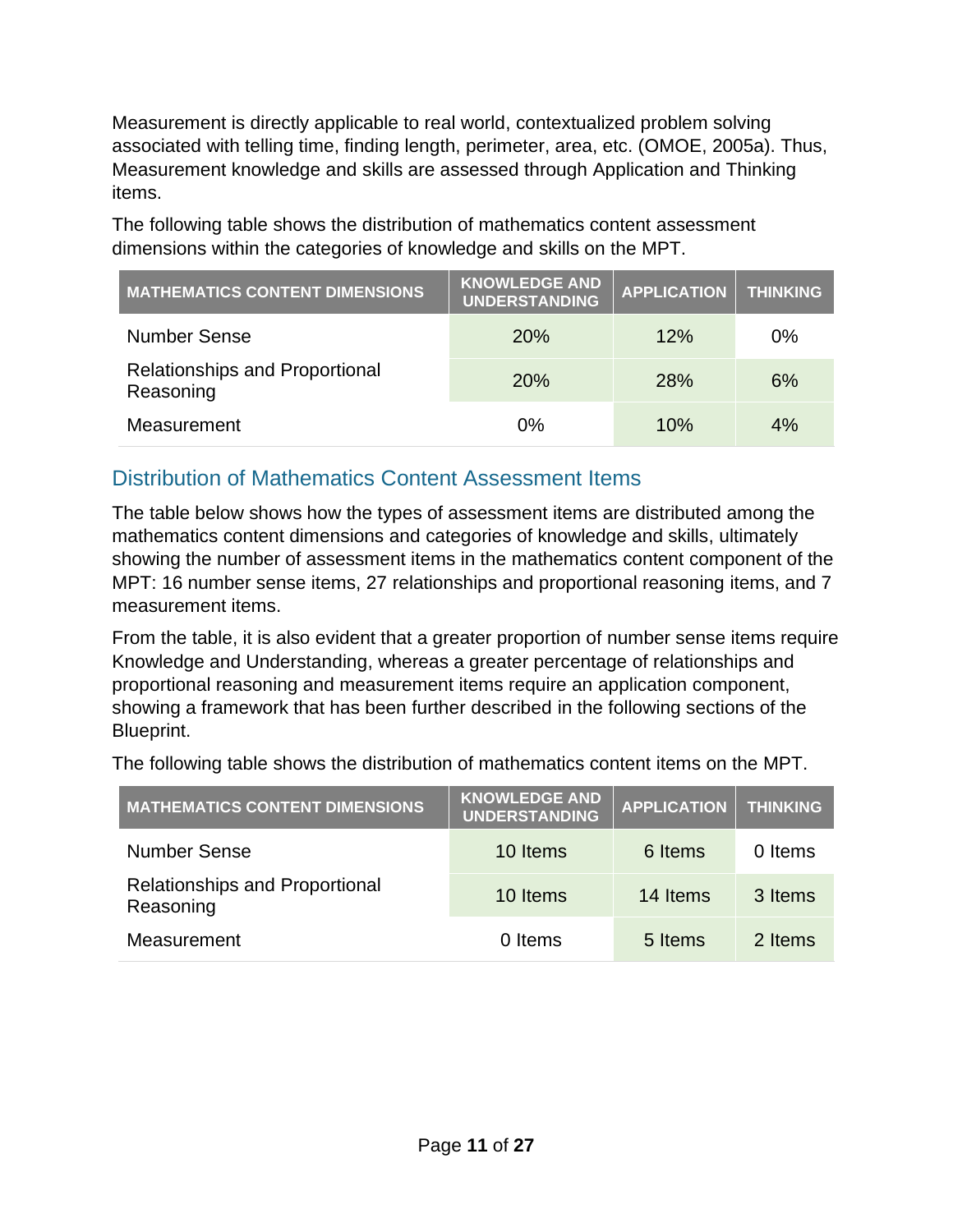# <span id="page-11-0"></span>**Framework for Pedagogy**

## <span id="page-11-1"></span>Content Dimensions for Pedagogy

The pedagogy component assesses knowledge surrounding *Growing Success*, *Learning for All*, and the Front Matter.

### <span id="page-11-2"></span>Growing Success

The Ontario Ministry of Education has outlined policies for the growing success of Ontario students in regard to the assessment, evaluation, and reporting of students across Ontario and within Ontario School Boards (2010). One of the primary roles of a teacher is to assess and evaluate student achievement levels and to then implement action to support the continued and growing success of students. Thus, this dimension of the pedagogy component explores underlying principles, learning skills, working habits, performance standards, knowledge of assessment (*for*, *as* and *of* learning), knowledge of evaluation, and knowledge regarding the reporting of student achievement, as outlined within *Growing Success*.

### <span id="page-11-3"></span>Learning for All

This section of the pedagogy portion assesses the knowledge of teacher applicants regarding learning for all students. This includes but is not limited to the connection between assessment and student achievement closely connected to many policies and initiatives dealing with numeracy strategy, student success and equity, and inclusive education strategies (*Learning for All*, 2013, p.5).

This dimension of the pedagogy component assesses the knowledge of instructional approaches including differentiated instruction practices that supports learning for all students across Ontario. This includes the strategies that teachers may use to help all students reach their highest achievement potential ultimately leading towards closing the achievement gap (2013). It is imperative that teacher applicants have knowledge of effective instructional practices and strategies that support the learning of all students across the province. This dimension of the pedagogy component focuses largely on the assessment *for* student learning.

### <span id="page-11-4"></span>Front Matter of the Mathematics Curriculum

This dimension of the pedagogy component of the MPT focuses on the Front Matter, ensuring that teacher applicants have an understanding of the underlying concepts, ideas, program planning, strands, and the language used in the Ontario Mathematics Curriculum. This dimension ensures that teacher applicants have a good understanding of the pages of the curriculum that precede the curriculum expectations from Grade 3 to Grade 9.

Assessing teacher applicants on pedagogy provides assurance that teachers are effective in supporting Ontario student achievement levels within the mathematical learning space across Ontario School Boards.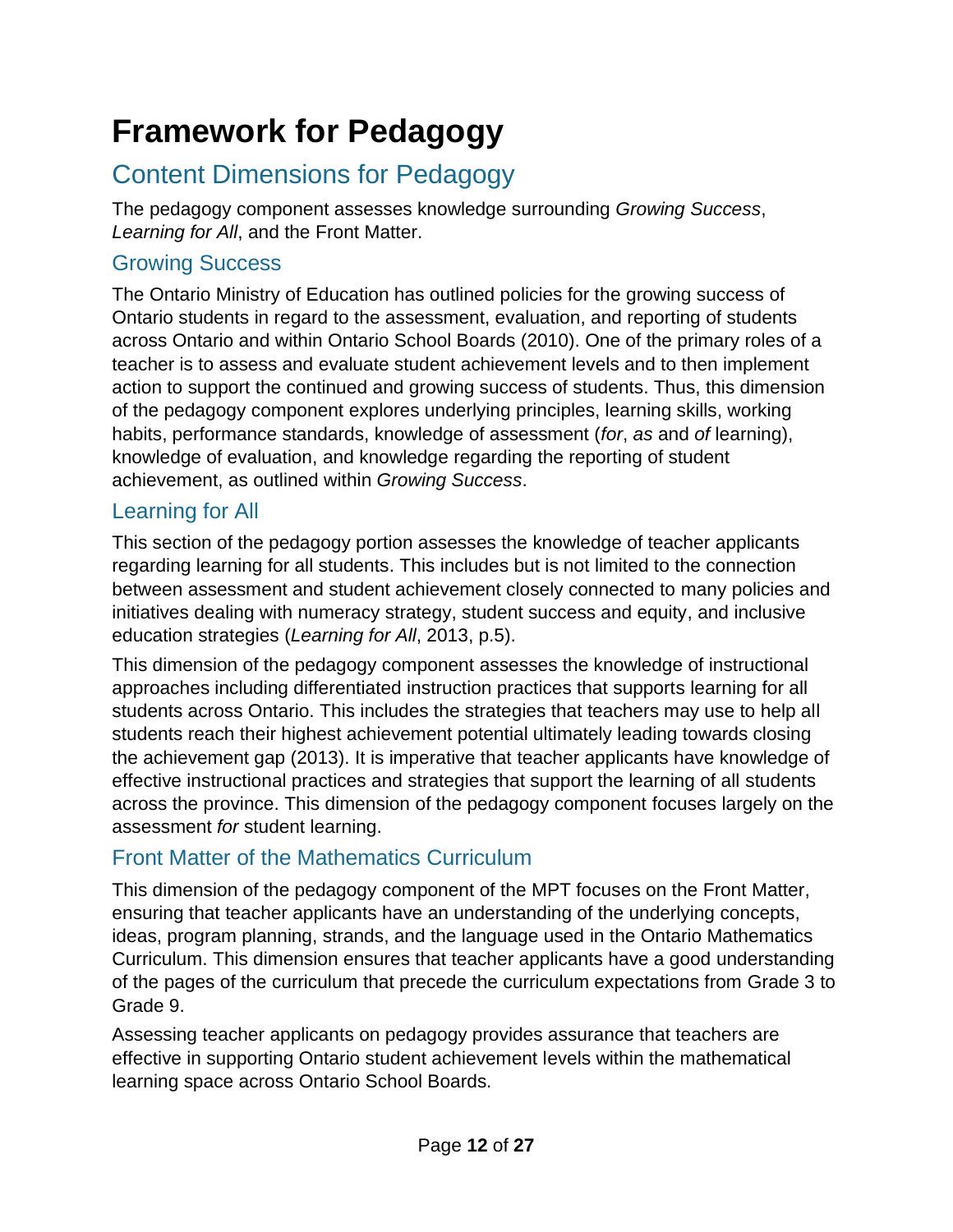## <span id="page-12-0"></span>Distribution of Assessment Items

This section describes the distribution of the pedagogy dimensions that make up the pedagogy component **(30% of the** MPT**)** of test forms.

### <span id="page-12-1"></span>Distribution of Pedagogy Dimensions

The three dimensions that make up the pedagogy component of the MPT are distributed to place a greater emphasis on the first two dimensions: *Growing Success* and *Learning for All*.

It is also understood that ideas and contents of each of these categories are intertwined and connected. For example, assessment and evaluation of student achievement are contents of both *Growing Success* and the Front Matter, whereas instructional approaches are addressed in both the *Learning for All* and Front Matter. Therefore, assessment items are mapped to the most appropriate category.

The following table shows the distribution of pedagogy dimensions in the MPT.

| <b>PEDAGOGY DIMENSIONS</b>                         | <b>DISTRIBUTION</b> |
|----------------------------------------------------|---------------------|
| <b>Growing Success</b>                             | 43%                 |
| Learning for All                                   | 43%                 |
| Front Matter of the Ontario Mathematics Curriculum | 14%                 |

### <span id="page-12-2"></span>Distribution of Pedagogy Assessment Items

The pedagogy component of the MPT consists of a total of 21 assessment items.

The following table shows the distribution of pedagogy items on the MPT.

| <b>PEDAGOGY DIMENSIONS</b>                         | <b>NUMBER OF</b><br><b>ASSESSMENT ITEMS</b> |
|----------------------------------------------------|---------------------------------------------|
| <b>Growing Success</b>                             | 9                                           |
| Learning for All                                   | 9                                           |
| Front Matter of the Ontario Mathematics Curriculum | 3                                           |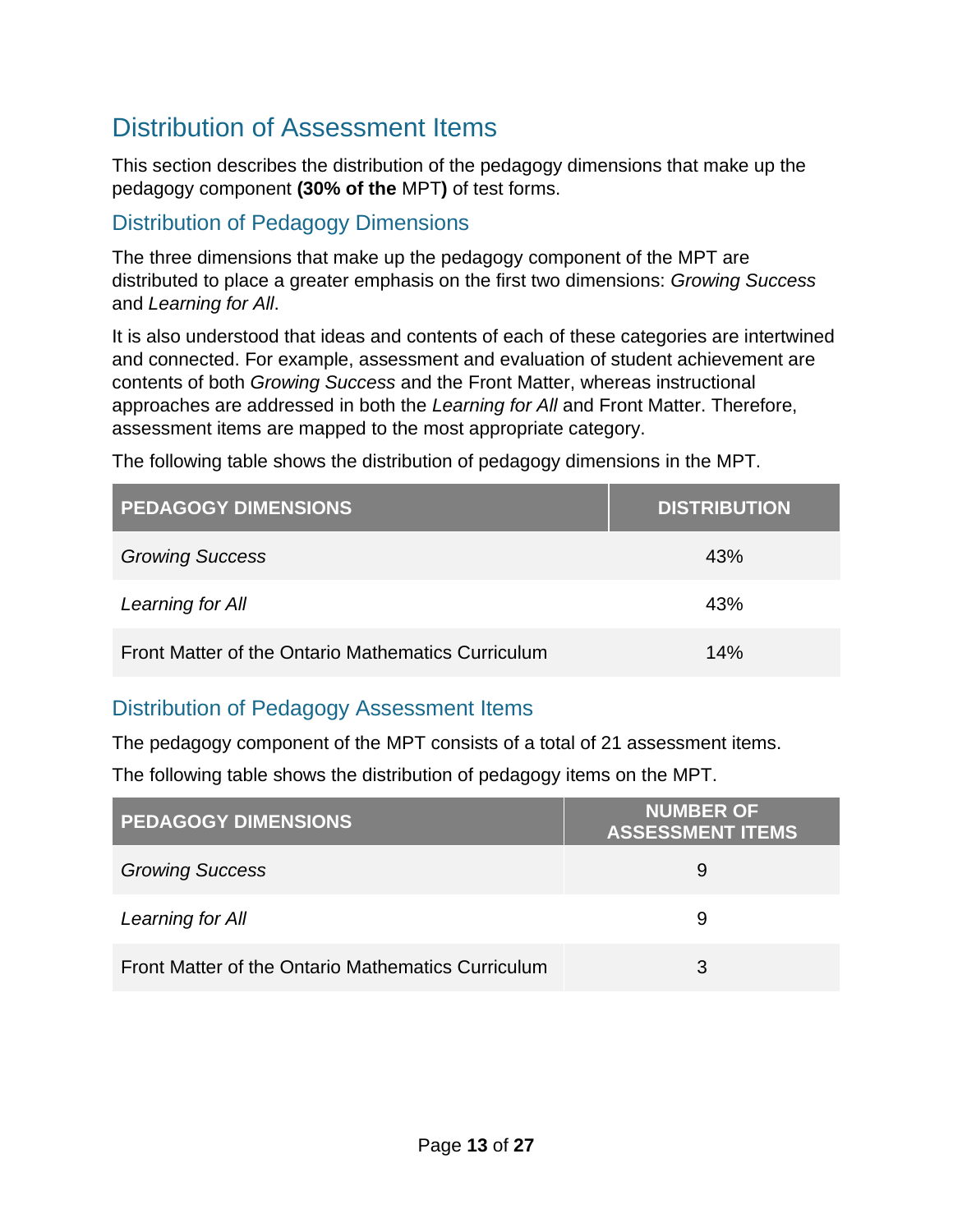# <span id="page-13-0"></span>**Assessment Items and Questionnaire**

## <span id="page-13-1"></span>Item Types

Assessment items are created in the form of multiple-choice questions and may include the following types (e.g., checkboxes, drag and drop, selection, ordering lists, number lines, etc.).

A few examples of the assessment item types include:



<span id="page-13-2"></span>These types of items allow for immediate machine scoring of the results and can therefore provide a list of successful teacher applicants to the OCT in a relatively quick time period.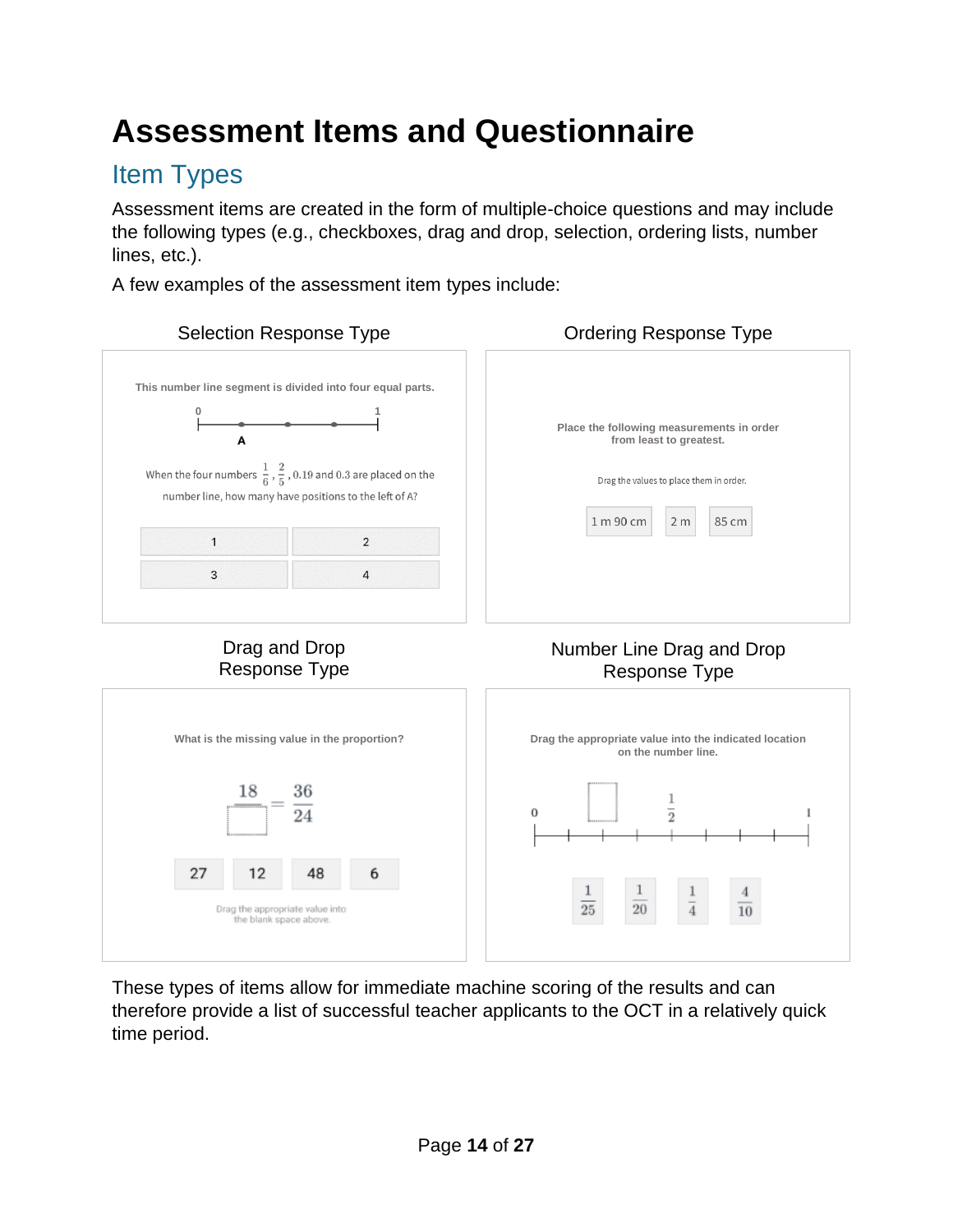## Bias and Sensitivity

Bias and sensitivity are key aspects that have been taken into consideration when identifying assessment items for the MPT.

Some aspects of bias and sensitivity were measured objectively during item field testing using parameters from item-response theory to identify geographic and other demographic indicators that predict reduced performance on items. These items were then further reviewed to identify more specific causes (e.g., religious holidays, celebrations, pets). Items in the item bank were carefully reviewed against a rubric that factors in identity, social justice, and equity issues prior to being released for field testing.

## <span id="page-14-0"></span>Non-Calculator Items and Calculator-Enabled Items

When a calculator is used to solve mathematics content problems, it is important for teacher applicants to know how to operate it properly. It is certainly a useful tool to work through problems while focusing on critical thinking. However, it is also important for teacher applicants to demonstrate the ability to perform mathematical operations without it.

To this end, the first 5 assessment items of the mathematics content component of the MPT are answered without the use of a calculator. Referred to as non-calculator items, these items are Number Sense items from the Knowledge and Understanding category of knowledge and skills and they test the skills of basic computations. Once teacher applicants complete these 5 items, they have access to the remaining 45 items that can be answered with the use (if desired) of an on-screen calculator available within the MPT platform. These items are referred to as calculator-enabled items.

### <span id="page-14-1"></span>Item Bank

Although each test form has 50 mathematics content items and 21 pedagogy items, the item bank (test bank) consists of over 250 mathematics content items and 100 pedagogy items. This ensures a variety of items covering all subcategories and supports the creation of unique testlets (blocks of items used to create the unique test forms) of equal difficulty.

The item bank maintains critical metadata on each item. The item testlet allocation metadata, for example, allows for an efficient pull of (pre-computed) psychometrically equated test forms. The item bank also employs an immutable version control system of items, to ensure that every edit made to an item is tracked.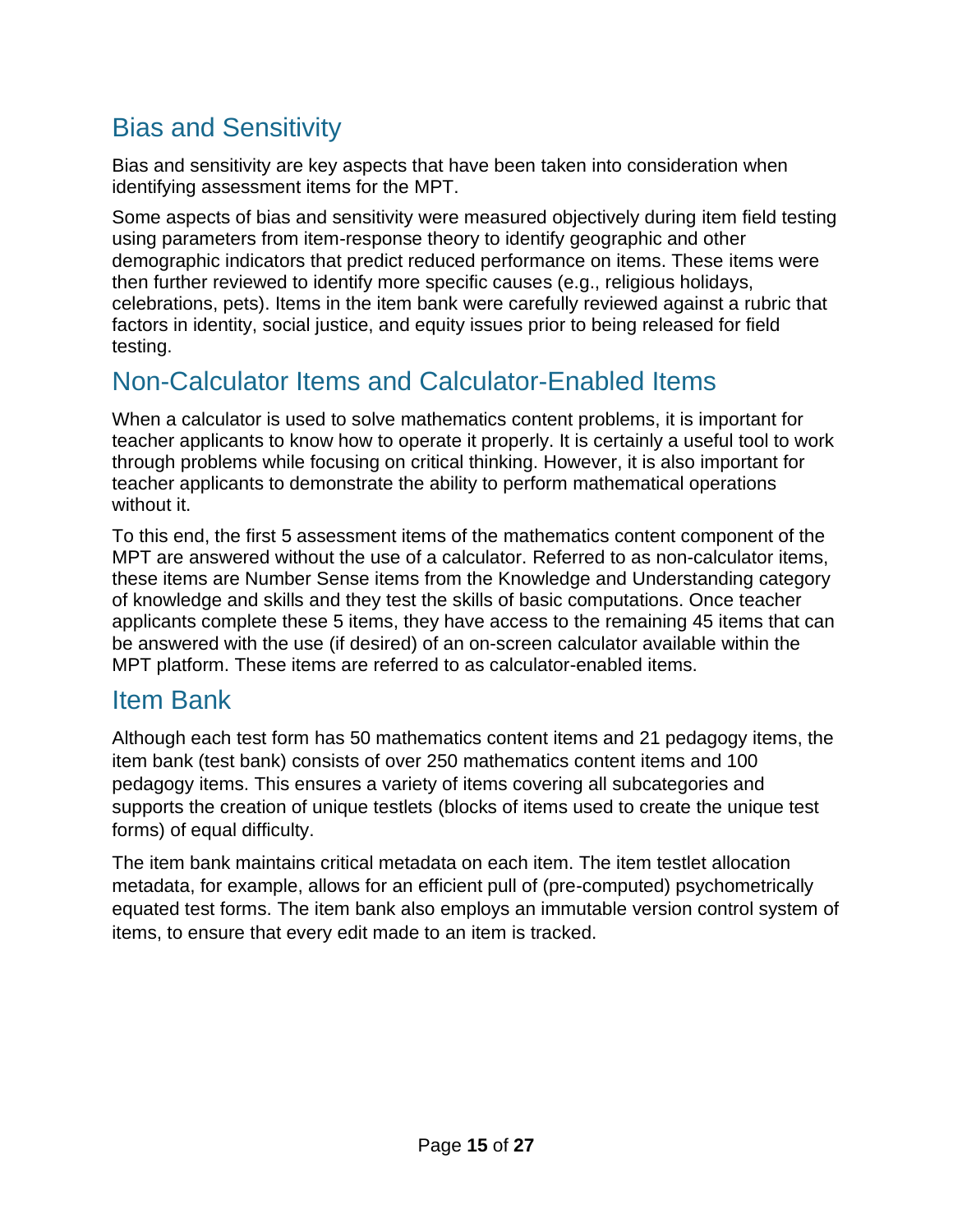## <span id="page-15-0"></span>Item Pre-testing

The initial 250+ items that make up the mathematics component of the MPT in Winter 2020 were pre-tested items that had been psychometrically validated. The initial implementation of the MPT in Winter 2020 also acted as a pre-testing (field-test) of both the mathematics content and pedagogy items, which have since been psychometrically validated.

## <span id="page-15-1"></span>Item Field Testing

The mathematics assessment items for the MPT have strong psychometric properties to ensure a reliable and accurate reflection of the teacher applicants' proficiency in mathematics. As much as the increase in the number of test sessions and test windows may affect a high exposure of items, which would motivate new item construction, the increased usage of the MPT also provides opportunities for field-testing newly constructed items. Field-test items are embedded in every MPT that is administered, to derive item statistics for equating purposes, and to ensure the continued high-quality standard of the item bank.

As described earlier, in every test administration, 4 field test items (that do not count towards the teacher applicant's score on the test) are included in the MPT. These items are 1 non-calculator item, 2 calculator-enabled items, and 1 pedagogy item.

## <span id="page-15-2"></span>Questionnaire Items

In addition to the two components of the MPT, teacher applicants can choose to complete the Mathematics Attitude and Perceptions Survey (MAPS), a 32-item questionnaire designed is included to assess overall attitudes and dispositions towards mathematics at the undergraduate level. The survey was developed at the University of British Columbia (UBC), and its validation has been peer-reviewed and published (2016). As part of the survey, teacher applicants are asked to respond to identity-based questions to permit the examination of identity-informed outcomes.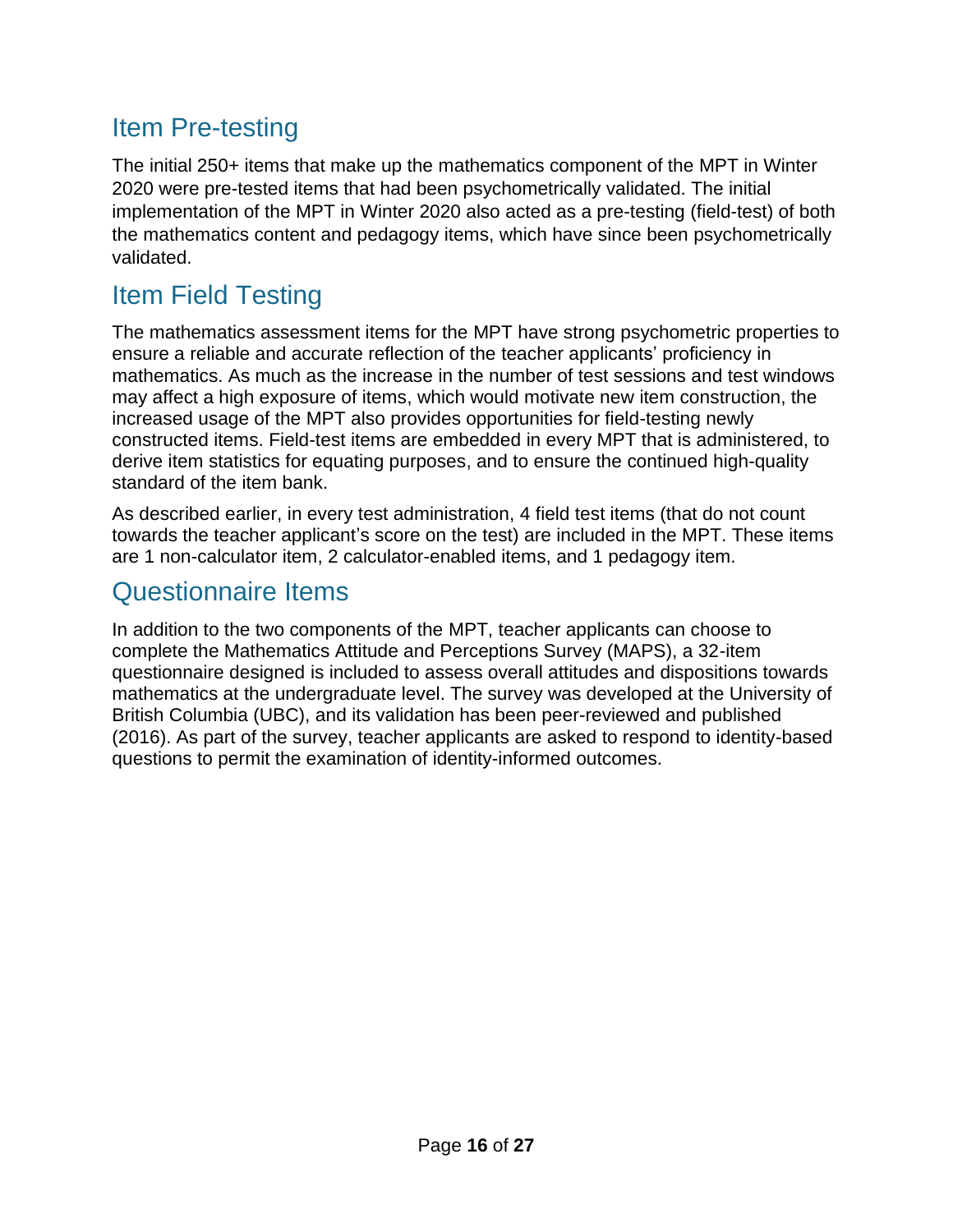# <span id="page-16-0"></span>**Test Design**

## <span id="page-16-1"></span>Test Design Criteria

A test bank of assessment items (with psychometric properties) is available and categorized into testlets (blocks) of items from which versions (test forms) of the MPT is constructed.

Listed below are key criteria followed in the test design.<sup>5</sup>

- $\checkmark$  Each teacher applicant receives a unique test form.
- $\checkmark$  Each test forms are of equal difficulty.
- $\checkmark$  Each test form is equally representative of the assessment framework.
- $\checkmark$  Each test form has the same number of items.
- $\checkmark$  Each test form contains sufficient items for reporting purposes yet is short enough to complete in a reasonable length of time.
- $\checkmark$  Each test form has enough items to enable reliable reporting of the performance on both the mathematics content component and pedagogy component of the MPT.

## <span id="page-16-2"></span>Assessment Delivery Method

For a technology-based, modern, integrated assessment design, the MPT uses a computer-based testing (CBT) method of delivery.

Today, the high level of sophistication that can be achieved with CBT includes:

- on-demand testing anywhere and at any time
- the ability to produce large numbers of equivalent test forms
- adaptive and multistage testing
- the use of technology-enhanced items and game-based items, and
- the ability to perform complex computerized exercises on low (to no) Wi-Fi enabled devices

CBT delivery also creates numerous opportunities for assessing the performance and cognitive ability of teacher applicants in many dimensions.

The MPT uses the *testlet-based Linear-on-the-Fly Test* **(tLOFT)** delivery method. 6

The tLOFT is an assessment delivery method where test forms are generated in real time by selecting pre-constructed testlets (blocks of items). This delivery method has the following key features:

- It randomly chooses testlets that are categorized.<sup>7</sup>
- Every testlet is designed to meet the required content and statistical expectation.

<sup>5</sup> The College Student Achievement Project Team (2015).

<sup>6</sup> Numerous CBT delivery methods have been summarized and compared by Luecht & Sireci (2011); Folk & Smith (2002); Luecht (2013); and van der Linden (2006).

<sup>7</sup> Wainer and Kiely (1987).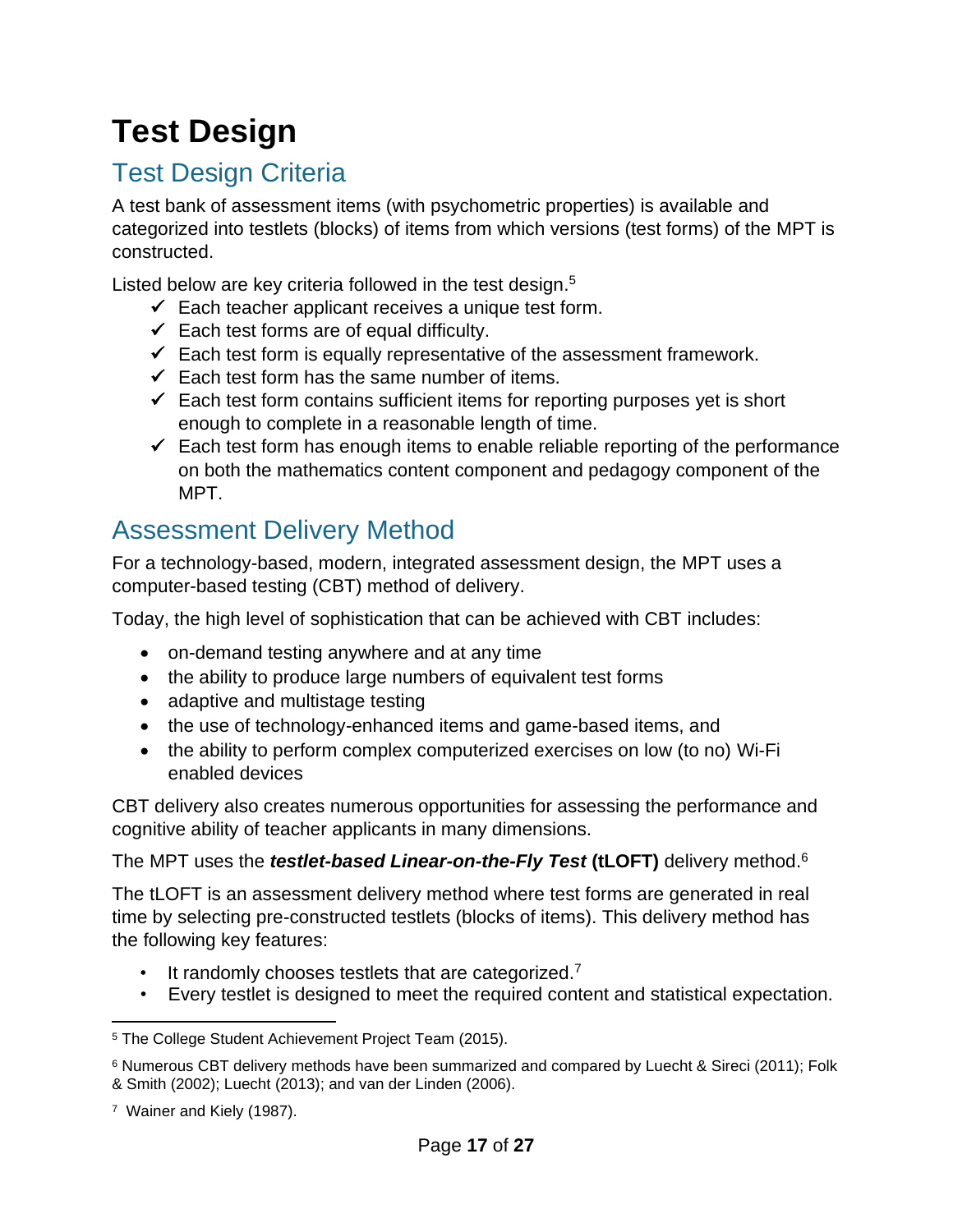- It enables teacher applicants to review and change answers.
- It provides a fixed test length.
- It aligns to the multiple mathematics content dimensions and categories of knowledge and skills.

## <span id="page-17-0"></span>Construction of Test Forms

The MPT has two sections: a mathematics content component and a pedagogy component. The mathematics content component is divided into two sections: the first one containing 5 items that are solved without the use of calculators (non-calculator items) and the second one containing the remaining 45 items that may be solved with the use of calculators (calculator-enabled items). The pedagogy component has 21 questions.

### <span id="page-17-1"></span>Mathematics Content Component

The item bank for the mathematics component is comprised of over 250 assessment items from across the mathematics content dimensions and categories of knowledge and skills. The items are categorized as Type A (Knowledge and Understanding), Type B (Application), and Type C (Thinking) items.

Out of the 250+ items, about 25 are non-calculator items that comprise the initial 5 questions of the test form. The remaining items (about 225) can be answered with the use of a calculator (if desired).

### **Selecting Non-Calculator Items from the Item Bank**

Non-calculator items are those items for which the use of calculators is not permitted. They test the skills of teacher applicants to perform mathematical operations.

The following example illustrates the selection of non-calculator items from the test bank as shown with black borders and the creation of the test form.



With every attempt of the MPT, teacher applicants receive a unique test form. After attempting the 5 non-calculator items, teacher applicants have access to the 45 calculator-enabled items.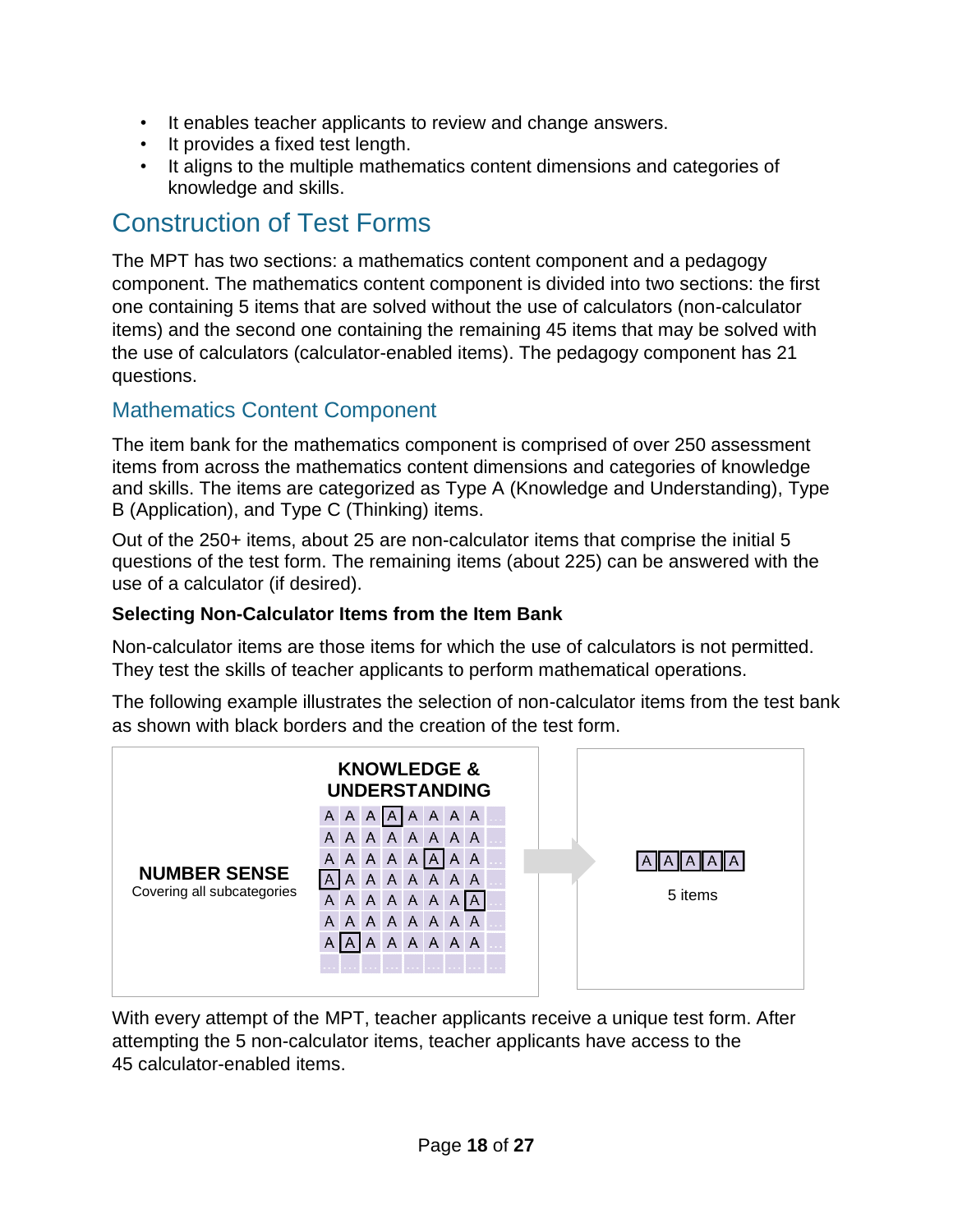### **Selecting Calculator-Enabled Items from the Item Bank**

Based on the distribution, calculator-enabled items are selected from the item bank for each test form.

The following example illustrates the selection of calculator-enabled items from the test bank as shown with black borders.

|                                                                                                     | <b>KNOWLEDGE &amp;</b><br><b>UNDERSTANDING</b>                                                                                                                                                                                                                  | <b>APPLICATION</b>                                                                                                                                                                                                                                                                                                                   | THINKING                                                                                                                                             |
|-----------------------------------------------------------------------------------------------------|-----------------------------------------------------------------------------------------------------------------------------------------------------------------------------------------------------------------------------------------------------------------|--------------------------------------------------------------------------------------------------------------------------------------------------------------------------------------------------------------------------------------------------------------------------------------------------------------------------------------|------------------------------------------------------------------------------------------------------------------------------------------------------|
| <b>NUMBER SENSE</b><br>Covering all subcategories                                                   | A A A A A A A<br>A<br>AAAAAA<br>$ \overline{A} $<br>A<br>AAAAAAA<br>A<br>AAAAAA<br>$\mathsf{A}$<br>A<br>AAAAAA<br>A<br>A<br>A A A A A A<br>A A<br>A A A A A A A A<br>$\mathsf{A}$                                                                               | B<br> B<br>B<br>B<br>B<br>B<br>B<br>B<br> B <br>B<br>B<br>B<br>B<br>B<br>B<br>B<br>B<br>B<br>B<br>B<br>B<br> B <br>B<br>B<br>B<br>B<br>B<br>B<br>B<br>B<br>B<br>B<br>$\overline{B}$<br>B<br>B<br>B<br>B<br>B<br>B<br>B<br>B<br>B<br>B<br> B <br>B<br>$\sf B$<br>B<br>B<br>$B$ $B$ $B$<br>B<br>B<br>B<br>B<br>B                       |                                                                                                                                                      |
| <b>RELATIONSHIPS &amp;</b><br><b>PROPORTIONAL</b><br><b>REASONING</b><br>Covering all subcategories | A A A A A A A<br>A<br>$A$ $A$ $A$ $A$<br>A<br>$\overline{A}$<br>A<br>$\mathsf{A}$<br>$\overline{A}$<br>A<br>$\mathsf{A}$<br>AAAA<br>$\mathsf{A}$<br>A A A A A<br>A<br>A<br>$\vert A \vert$<br>$\mathsf{A}$<br>A<br>A A A A A A<br>AAAAAAA<br>A<br>A A A A A A A | $\,$ B<br>$\overline{B}$<br>B<br>B<br>B<br>B<br>B<br>B<br>B<br>B<br>B<br>B<br>B<br>$B$ $B$<br>B<br>$\overline{B}$<br>B<br>B<br>B<br>B<br>B<br>B<br>B<br>B<br> B <br>B<br>$\sf B$<br>$\sf B$<br>B B <br>B<br>B<br>B<br>B<br>B<br>B<br>B<br>B<br>B<br>B<br>B<br>B<br>B<br>B<br>B<br>$\vert$ B<br>B<br>B B <br>B B <br>B<br>B<br>B<br>B | CCCCCC<br>$\mathsf{C}$<br>CCCCCCC<br>C<br>C C C C C C C C<br>C.<br>C<br>CCCCCCC<br>$C$ $C$ $C$ $C$ $C$ $C$ $C$<br>C<br>C C C C C C C<br>C<br>CCCCCCC |
| <b>MEASUREMENT</b><br>Covering all subcategories                                                    |                                                                                                                                                                                                                                                                 | B B <br>B<br>B<br>B<br>B<br>$\sf B$<br>B<br>$\mathsf B$<br>B<br>B<br>B<br>B<br>B<br>B<br>B<br>B<br>$\sf B$<br>B<br>B<br> B <br>B<br>$\sf B$<br>B<br>B<br>B<br>B<br>B<br>B<br>B<br>B<br>B<br>B<br>$\vert$ B<br>B<br>B<br>B<br>B<br>B<br>B<br>B<br>B<br>B<br>B<br>B<br>B<br>B<br>B<br>B<br>B<br> B <br>B<br>B<br>B<br>B<br>B           | CCCCCCC<br>$\mathsf{C}$<br>C<br>C C  C  C C C C<br>CCCCCCC<br>C<br>CCCCCCC<br>C C C C  C  C C<br>C.<br>CCCCCCCC<br>CCCCCCC                           |

The numbers of items selected from the test bank for each category of calculatorenabled items are shown in the table below.

|               | <b>MATHEMATICS CONTENT</b><br><b>CATEGORIES OF KNOWLEDGE</b> |                             | <b>NUMBER OF ITEMS</b>        |                                |
|---------------|--------------------------------------------------------------|-----------------------------|-------------------------------|--------------------------------|
| #             | <b>DIMENSIONS</b>                                            | <b>AND SKILLS</b>           | <b>PER</b><br><b>CATEGORY</b> | <b>PER</b><br><b>DIMENSION</b> |
| 1             | Number Sense                                                 | Knowledge and Understanding | 5 items                       | 11 items                       |
| $\mathcal{P}$ | Number Sense                                                 | Application                 | 6 items                       |                                |
| 3             | Relationships and<br><b>Proportional Reasoning</b>           | Knowledge and Understanding | 10 items                      |                                |
| 4             | Relationships and<br><b>Proportional Reasoning</b>           | Application                 | 14 items                      | 27 items                       |
| 5             | Relationships and<br><b>Proportional Reasoning</b>           | Thinking                    | 3 items                       |                                |
| 6             | Measurement                                                  | Application                 | 5 items                       | 7 items                        |
| 7             | Measurement                                                  | Thinking                    | 2 items                       |                                |
|               |                                                              | <b>Total: 45 items</b>      |                               |                                |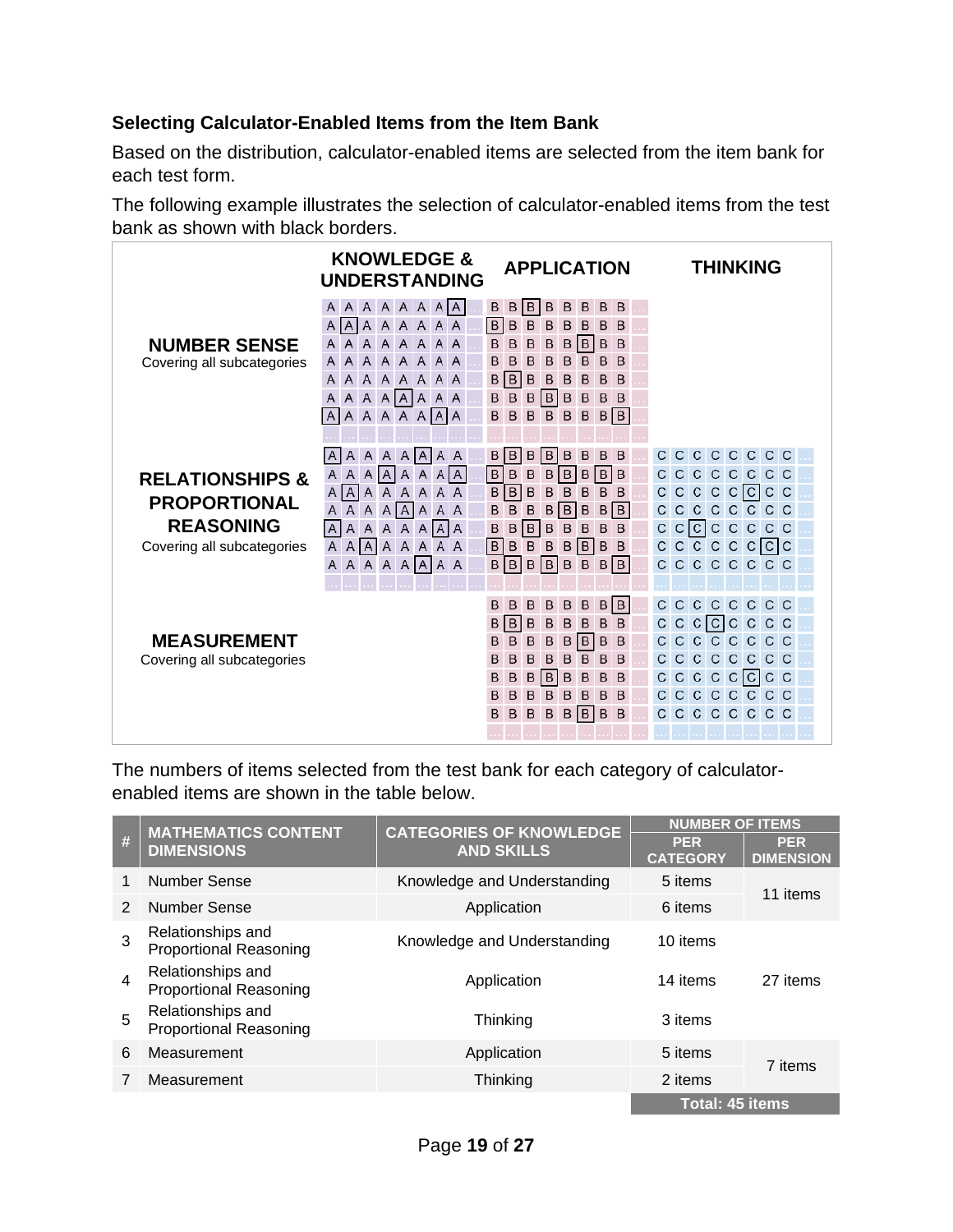### **Testlets Construction**

The following are key features in the construction of testlets of items for test forms:

- Each testlet of items has, as close as possible, the approximate difficulty level (i.e., average *p*-value).
- Each testlet of items has a range of content tags (i.e., the range of subcategories) that will be as broad as possible.
- Each number sense testlet has at least 1 type A item, at least 2 type B items, and no type C items.
- Each relationships and proportional reasoning testlet has at least 1 type A item, at least 2 type B items, and no more than 1 type C item.
- Each measurement testlet has no type A items, at least 1 type B item, and at least 1 type C item.

The following example illustrates the selected calculator-enabled items used for the construction of testlets.



### **Item Reordering and Test Form Creation**

Once the testlets have been constructed, the calculator-enabled items are reordered, and a unique test form is generated.



With every attempt of the *MPT*, teacher applicants receive a unique test form.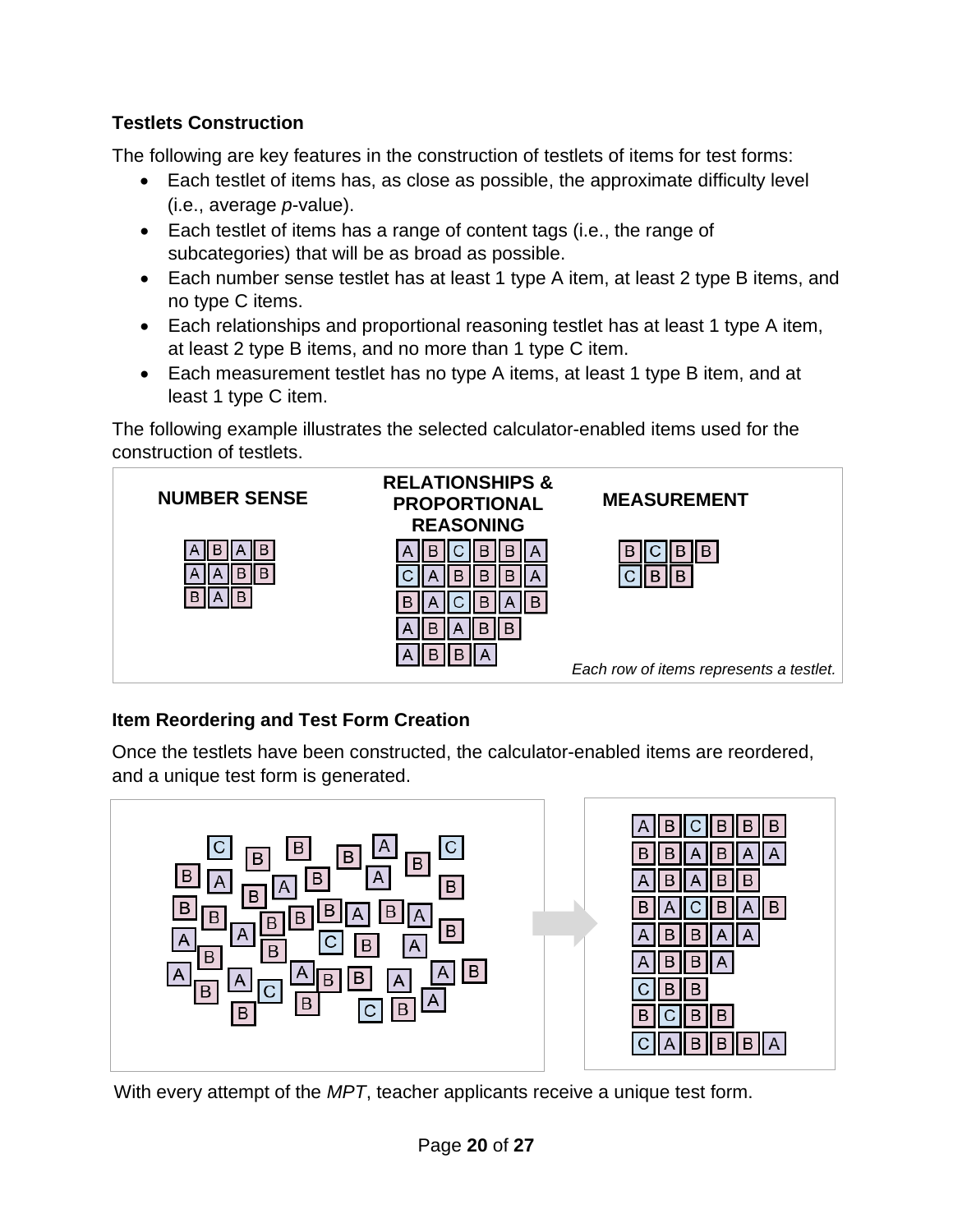### <span id="page-20-0"></span>Pedagogy Component

Pedagogy assessment items are sorted into the following three dimensions that make up the MPT framework as per the distribution below: *Growing Success*, *Learning for All*, and the Front Matter of The Ontario Mathematics Curriculum.

### **Selecting Items from the Item Bank**

The item bank is comprised of over 100 assessment items from across the three dimensions. Based on the distribution, items are selected from the item bank for each test form.

The following example illustrates items that are selected from the test bank as highlighted with a black border.



The number of items selected for each category is shown below.



The items are then reordered, and a unique test form is generated.



With every attempt of the *MPT*, teacher applicants receive a unique test form.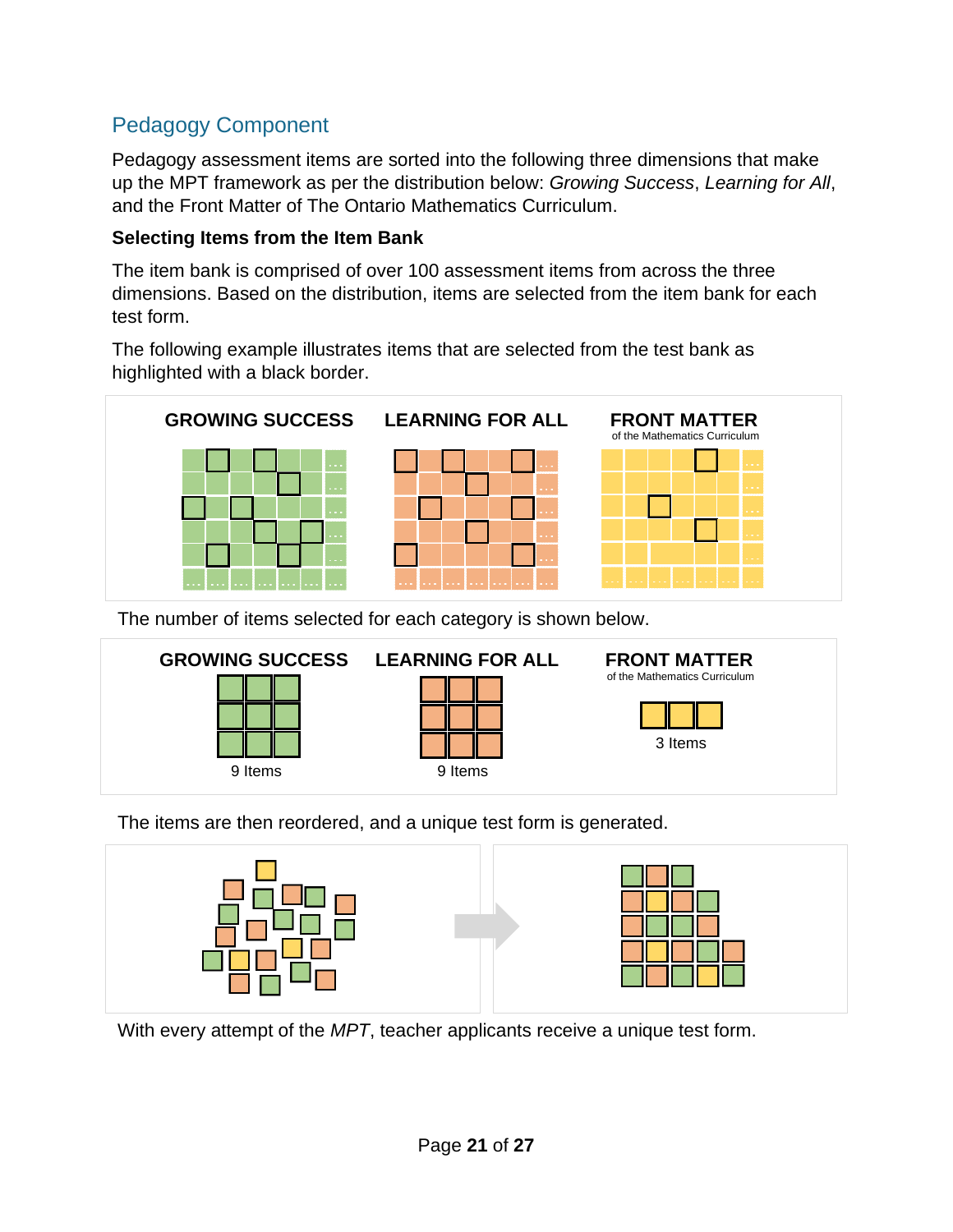## <span id="page-21-0"></span>On-Demand Test Form Creation

When the teacher applicant is ready to begin the test, the testlets of items are constructed automatically from the respective test banks to generate a unique test form for each teacher applicant.

The first 5 questions to be solved without the use of a calculator are reordered and placed at the beginning of the test. The 45 content questions that follow are reordered and placed next, and finally, 21 pedagogy questions are selected, reordered and placed at the end of the test form. This on-demand test form creation allows for numerous test forms to be created for each test session and across multiple test sessions that equally represent the MPT framework.

## <span id="page-21-1"></span>Reporting

When a teacher applicant completes the MPT, their test is automatically machinescored. Within 10 business days (after validation by EQAO), the teacher applicant receives an email, generated from the MPT platform, with a report describing their performance on both the mathematics content component and pedagogy component.

The report shows teacher applicants if they are **"successful"** or **"not yet successful"** on the test. This is based on an achievement of at least 70% on each of the two components: mathematics content component and pedagogy component. The report shows their score (as a percentage) on each of the components.

Additionally, a visual representation is displayed for teacher applicants to view a breakdown of their performance on the three mathematics content dimensions and knowledge and skills categories for the mathematics content component, and the three dimensions of the pedagogy component.

Their performance is indicated with two colours:

Green (G) represents a score above the threshold.

Amber (A) represents a score under the threshold.

If teacher applicants are not successful on the MPT:

- They can use their performance feedback provided on the report to improve their skills and reattempt the test.
- They are required to reattempt the entire test (both components), irrespective of their results on individual components on previous attempts.
- They can reattempt the test based on test session availability at the test centre.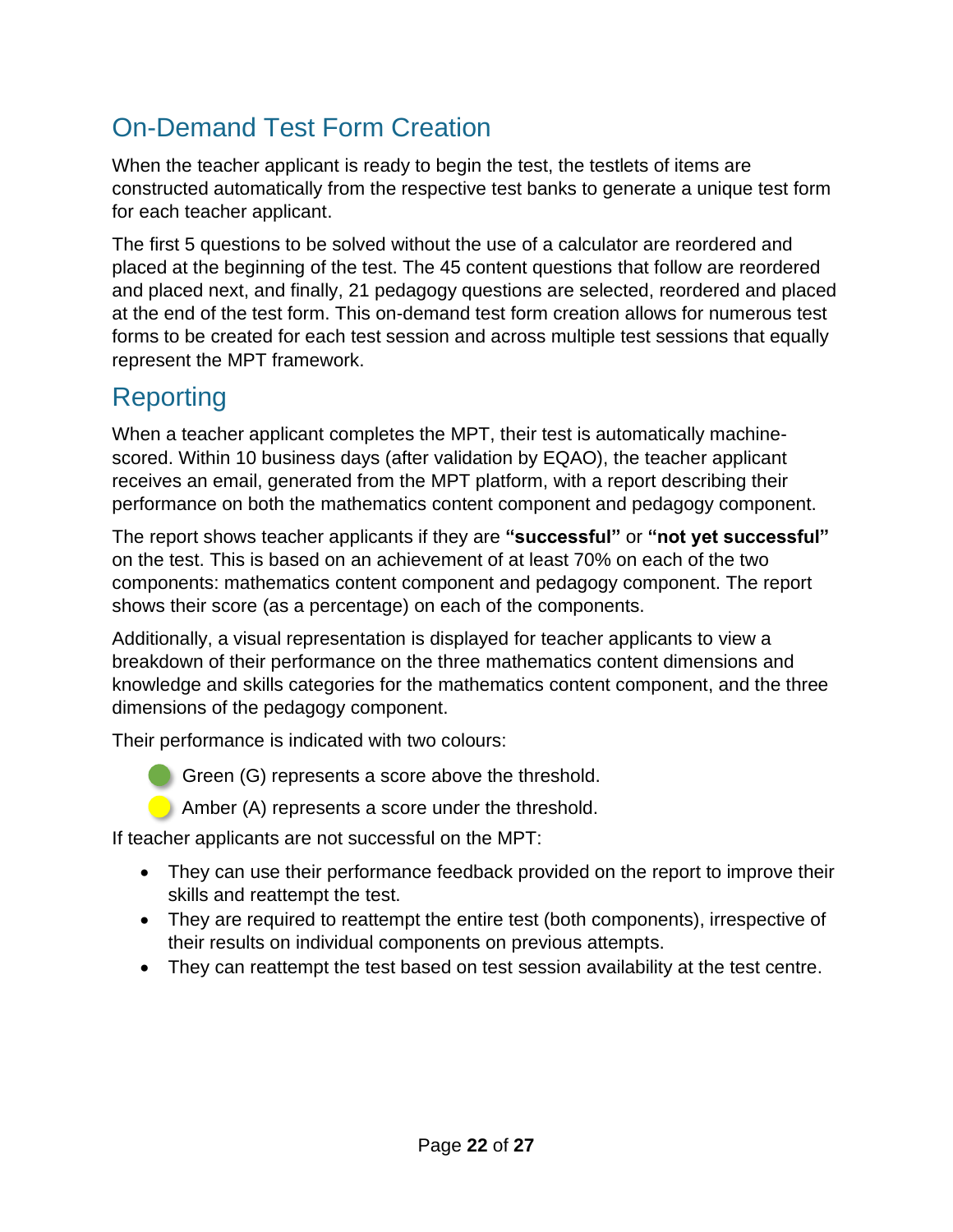### An example of a report that teacher applicants receive is shown below.

| <b>Mathematics Proficiency Test</b>                                                                                                                                    |                                                                                     |                                                                                                                                                                                                                                                                               | Sample Student<br>Logout |
|------------------------------------------------------------------------------------------------------------------------------------------------------------------------|-------------------------------------------------------------------------------------|-------------------------------------------------------------------------------------------------------------------------------------------------------------------------------------------------------------------------------------------------------------------------------|--------------------------|
| Menu / Test Applicants / Dashboard / Results                                                                                                                           |                                                                                     |                                                                                                                                                                                                                                                                               |                          |
|                                                                                                                                                                        | Applicant Report - Attempt #1                                                       | Print                                                                                                                                                                                                                                                                         |                          |
| Status:<br>Applicant:                                                                                                                                                  | Not Yet<br>Successful<br>Sample                                                     | All successful results of the Mathematics Proficiency Test have been transferred to the Ontario College of Teachers. The<br>College will indicate receipt of the successful results of the test on the Document Status Page of your College<br>application on March 31, 2020. |                          |
| College Application<br>Number:                                                                                                                                         | Student<br>999999                                                                   | Performance and Feedback                                                                                                                                                                                                                                                      |                          |
| Administered By:                                                                                                                                                       | Sample<br>Location                                                                  | Mathematics Content (68% Not Yet Successful)                                                                                                                                                                                                                                  |                          |
| Date:                                                                                                                                                                  | February 1,<br>2020                                                                 | G Number Sense (without a calculator)                                                                                                                                                                                                                                         |                          |
| Time:                                                                                                                                                                  | 8:00 pm                                                                             | G O<br>Number Sense (with a calculator)                                                                                                                                                                                                                                       |                          |
| Location:                                                                                                                                                              | RR, Building                                                                        | You demonstrated basic knowledge of number sense concepts.                                                                                                                                                                                                                    |                          |
| Attempt Key:                                                                                                                                                           | q1w2e3r4t5y                                                                         | You demonstrated an ability to select and apply the appropriate tools                                                                                                                                                                                                         |                          |
| Number of Questions<br>Answered:                                                                                                                                       | 68 of 71                                                                            | and a critical thinking process to solve number sense problems.                                                                                                                                                                                                               |                          |
|                                                                                                                                                                        |                                                                                     | A Proportional Reasoning                                                                                                                                                                                                                                                      |                          |
| for Certification measures key skills in the<br>Ontario mathematics curriculum from                                                                                    | The Ontario Mathematics Proficiency Test<br>Grades 3 to 9 and knowledge of pedagogy | As a next step, it is recommended that you focus on your basic<br>knowledge of proportional reasoning concepts.<br>As a next step, it is recommended that you focus on selecting and<br>applying appropriate tools to solve proportional reasoning problems.                  |                          |
| described in official Ministry of Education<br>documents. Success on both parts of the<br>the minimum standard for mathematics                                         | test confirms that a test applicant has met                                         | As a next step, it is recommended that you focus on using a critical<br>thinking process to solve problems involving proportional reasoning.                                                                                                                                  |                          |
| Ontario College of Teachers.                                                                                                                                           | proficiency required for certification by the                                       | A Measurement                                                                                                                                                                                                                                                                 |                          |
| In order to be deemed successful, those<br>writing the test require a mark of 70% or<br>this results page, a green light or "G"<br>represents a score at or above this | higher in each of the two components. On                                            | You demonstrated an ability to select and apply appropriate tools to<br>solve problems involving measurement.<br>As a next step, it is recommended that you focus on using a critical<br>thinking process to solve problems involving measurement.                            |                          |
| threshold, and an amber light or "A"<br>represents a score below this threshold.                                                                                       |                                                                                     | Pedagogy Component (80% Successful)                                                                                                                                                                                                                                           |                          |
|                                                                                                                                                                        |                                                                                     | G Growing Success                                                                                                                                                                                                                                                             |                          |
|                                                                                                                                                                        |                                                                                     | G Learning for All                                                                                                                                                                                                                                                            |                          |
|                                                                                                                                                                        |                                                                                     | Front matter of The Ontario Mathematics Curriculum Grades 1-8<br>G C                                                                                                                                                                                                          |                          |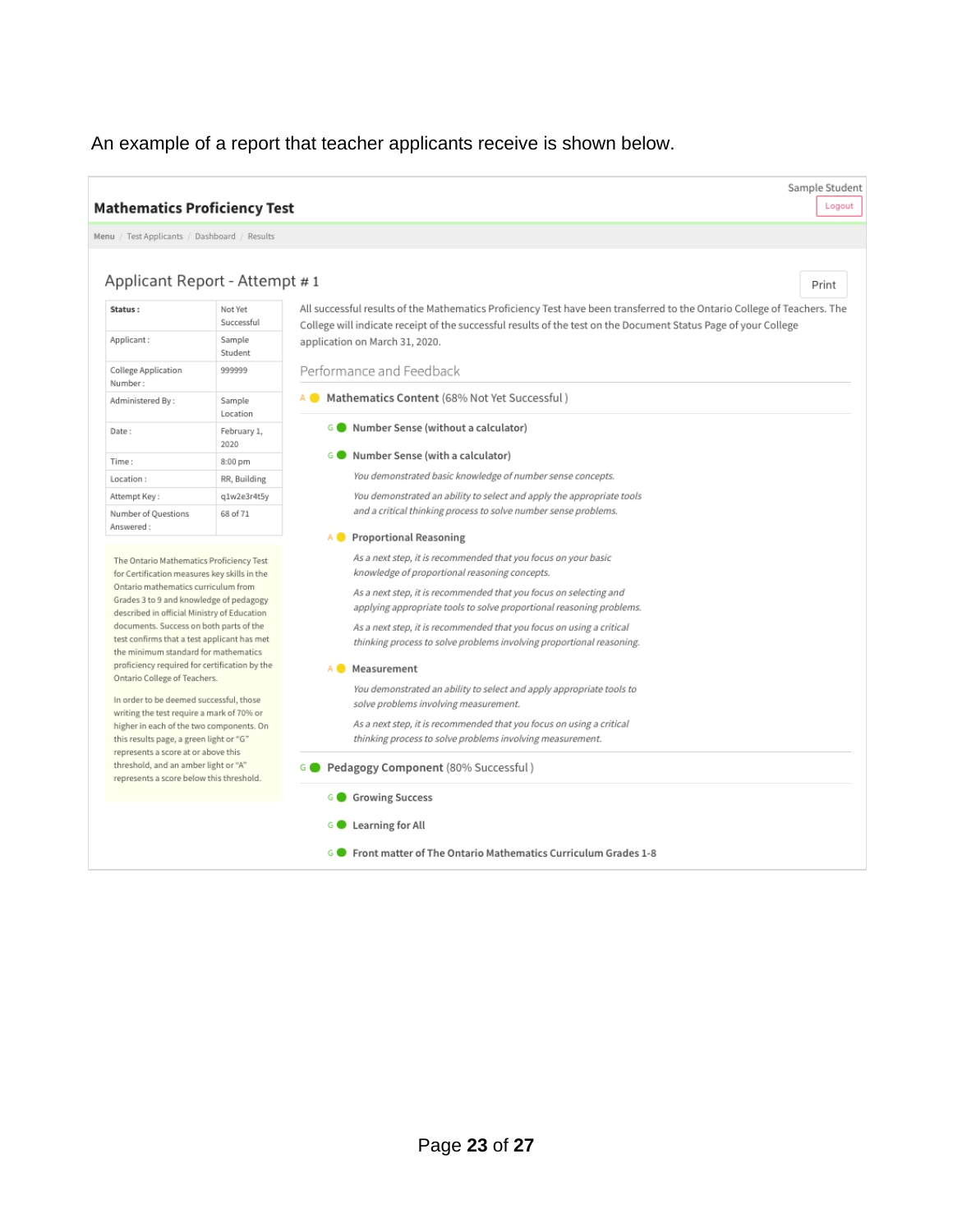# <span id="page-23-0"></span>**Accommodation and Accessibility**

### <span id="page-23-1"></span>Accommodation

Accommodation supports learning and aids in the expression of understanding of concepts and ideas.

Test administrators can provide appropriate accommodation to teacher applicants without compromising the demonstration of knowledge and skills reflected in the components of the MPT*.* According to the Ontario Human Rights Commission, it is necessary for test providers to "Implement policies and procedures to ensure that students with disabilities receive appropriate, dignified, and confidential accommodations to testing procedures" (Ontario Human Rights Commission, 2003, p.78).

Some ways in which test centres can provide accommodation for teacher applicants with respect to the MPT are listed below:

- additional and unlimited breaks throughout test sessions
- distraction reduced areas for test sessions
- extension of allocated time
- use of a reader for test sessions
- use of a scribe for test sessions

### <span id="page-23-2"></span>**Accessibility**

The MPT platform accommodates teacher applicants with accessibility requirements, up to the standard of Web Content Accessibility Guidelines (WCAG) 2.0 Level AA. This is the requirement set by the Ontario government for public websites to fulfil by January 1, 2021, in order to comply with the Accessibility for Ontarians with Disabilities Act (AODA). The purpose of these standards is to provide alternative content or functionality for teacher applicants with different learning needs, including:

- Blindness and low vision
	- o Screen zooming, high contrast mode, text alternatives for colourdependent items, compatibility with screen reader software
- Deafness and hearing loss
	- o Design that avoids the need for deafness and hearing loss accommodation
- Mobility impairments
	- o Alternatives to drag and drop items
	- o Full keyboard navigation
- Speech impairments
	- o Design that avoids a need for speech accommodation.

The MPT platform is compliant with the principles of the WCAG, in that it implements content that is Perceivable, Operable, Understandable, and Robust for all users.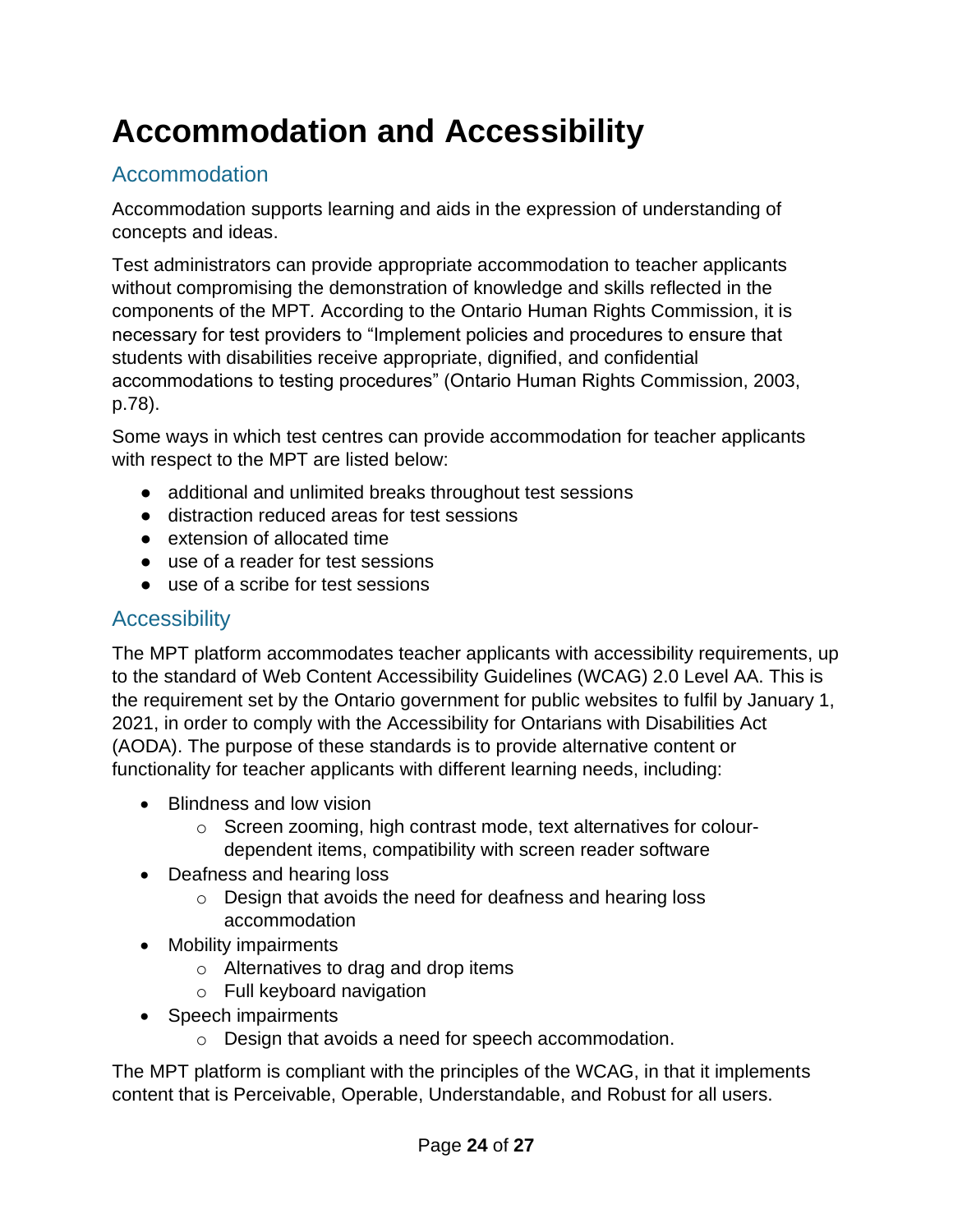# <span id="page-24-0"></span>**Data Analysis and Security**

## <span id="page-24-1"></span>Data Analysis

Teacher applicant response data and activity data from the MPT platform enables insights primarily into performance on test content and into general use of the platform. Of key interest is how teacher applicants respond to items with respect to both the range of responses (including whether they attempted an item) and their performance on the test overall as well as on an item-by-item basis. Some further insight into test difficulty is provided with response-level timestamps and time spent.

Analysis on the overall use of the platform includes how often teacher applicants are interacting with the platform, which test windows are frequented, and how many test sessions have closed or have been completed.

Field testing was accompanied by psychometric analysis to establish test reliability. The results from this process ensure that data analysis carried out by EQAO produces valid and actionable results.

## <span id="page-24-2"></span>**Security**

Test security is a key concern regarding the MPT. Measures have been implemented to guard against compromised test questions and/or answers. Using a large pool of items to construct test forms provides assurance that each test form will be unique. The large test bank ensures that a possible leak would not be representative of the test bank.

Another key element concerning the security of the MPT is how data is governed and who has the right to access the data collected. An MPT Data Governance, established by the EQAO, ensures that all stakeholders understand their role in the data processing, and more importantly, that restrictions on data processing protect the freedoms and privacy rights of the teacher applicants.

The MPT follows the high standards set by the Government of Ontario Information and Technology Standards (GO-ITS) for Cloud Services 25.21. The adoption of these standards by the Government of Ontario sets a high benchmark regarding guidelines, technical reports, and preferred practices. In line with the GO-ITS, the MPT platform is subject to the standard audits, documentation, and policies recommended to ensure that the platform follows high standards of security.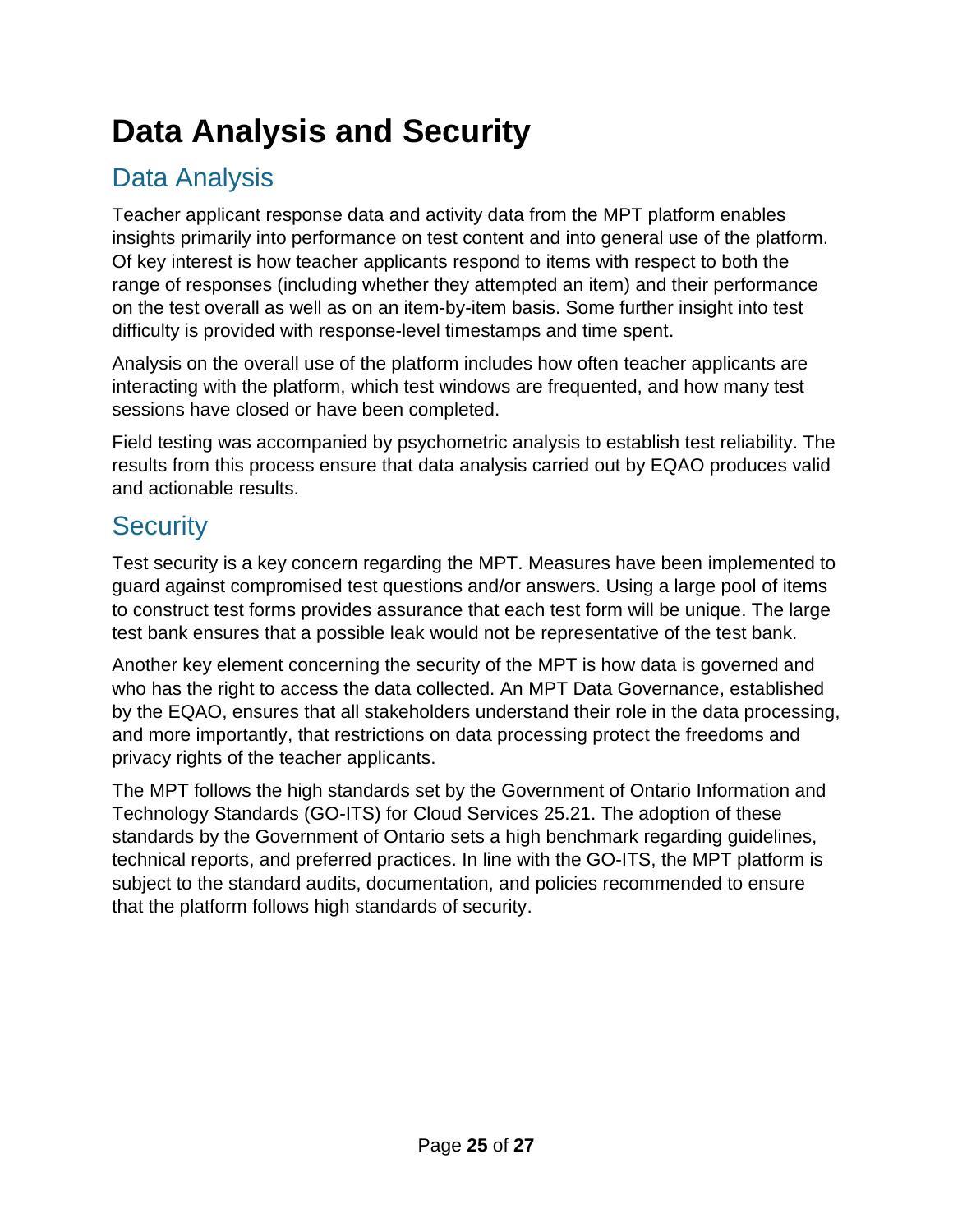# <span id="page-25-0"></span>**References**

- Code, W., Merchant, S., Maciejewski, W., Thomas, M., & Lo, J. (2016). The mathematics attitudes and perceptions survey: An instrument to assess expert-like views and dispositions among undergraduate mathematics students*. International Journal of Mathematical Education in Science and Technology*, *47*(6), 917-937. http://dx.doi.org/10.1080/0020739X.2015.1133854
- Education Quality and Accountability Office (2019). *Highlights of the provincial results: Mathematics*. Toronto: Queen's Printer for Ontario.
- Education Quality and Accountability Office (2019). Math trends in Ontario at a glance. Retrieved from http://www.eqao.com/en/about\_eqao/media\_room/communicationdocs/infographic-math-trends-ontario.pdf
- Education Quality and Accountability Office (2019). Questions and answers for those writing the new Mathematics Proficiency Test. Retrieved from: http://www.eqao.com/en/assessments/math-proficiency-test/Pages/questionsanswers-math-proficiency-test.aspx
- Folk, V. G., & Smith, R. L. (2012). Models for delivery of CBTs. In C. Mills, M Potenza, J. Fremer, & W. Wards (Eds), *Computer-based testing: Building the foundation for future assessments* (pp. 41-66). Mahwah, New Jersey: Lawrence Erlbaum.
- Leucht, R. M. (2013). An introduction to assessment engineering for automatic item generation. In M.G. Editor & T. H. Editor (Eds), *Automatic item generation: Theory and practice*. (p.18). New York, New York: Routledge.
- Luecht, R. M., & Sireci, S. G. (2011). *A review of models for computer-based testing: Research report 2001-12*. New York, New York: College Board.
- Martin, T.S., & Herrera, T. (2010). Standards for teaching and learning mathematics*. Mathematics teaching today: Improving practice, improving student learning* (pp. 1-26). Michigan: National Council of Teachers of Mathematics.
- Office of the Auditor General of Ontario (2009). Education Quality and Accountability Office. *2009 Annual Report: Office of the Auditor General of Ontario* (128-142). Toronto: Queen's Printer for Ontario.
- Ontario Human Rights Commission (2003). *The opportunity to succeed: Achieving barrier free education for students with disabilities*. Toronto: Queen's Printer for Ontario.
- Ontario Ministry of Education. (2005a). *The Ontario Curriculum, Grades 1-8: Mathematics.* Toronto: Queen's Printer for Ontario.
- Ontario Ministry of Education. (2005b). *The Ontario Curriculum, Grades 9-10: Mathematics.* Toronto: Queen's Printer for Ontario.